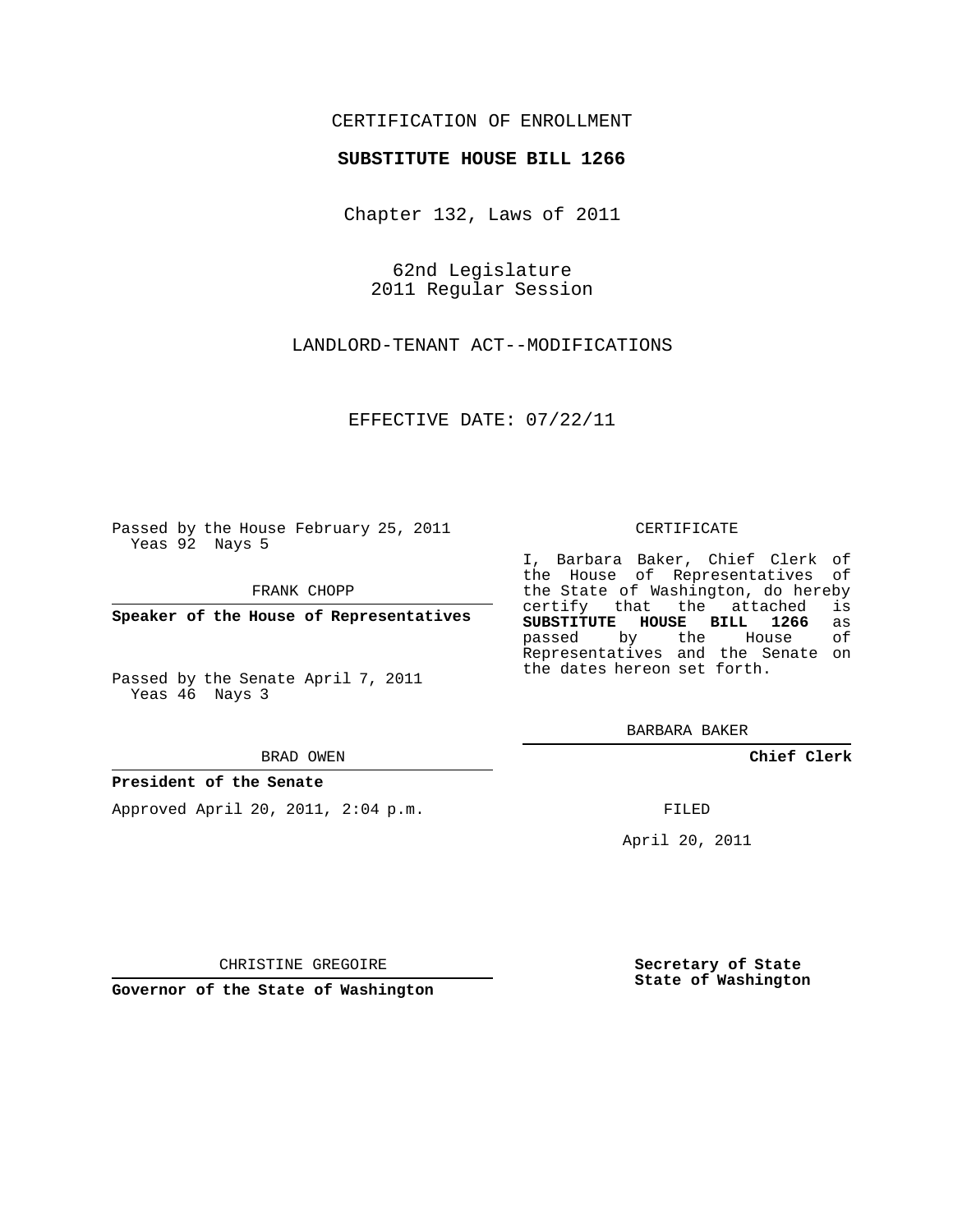# **SUBSTITUTE HOUSE BILL 1266** \_\_\_\_\_\_\_\_\_\_\_\_\_\_\_\_\_\_\_\_\_\_\_\_\_\_\_\_\_\_\_\_\_\_\_\_\_\_\_\_\_\_\_\_\_

\_\_\_\_\_\_\_\_\_\_\_\_\_\_\_\_\_\_\_\_\_\_\_\_\_\_\_\_\_\_\_\_\_\_\_\_\_\_\_\_\_\_\_\_\_

Passed Legislature - 2011 Regular Session

### **State of Washington 62nd Legislature 2011 Regular Session**

**By** House Judiciary (originally sponsored by Representatives Pedersen, Rodne, Warnick, Kenney, and Kelley)

READ FIRST TIME 02/08/11.

 AN ACT Relating to modifying the landlord-tenant act and other related provisions; amending RCW 59.18.060, 3.66.100, 59.18.063, 59.18.100, 59.18.110, 59.18.130, 59.18.150, 59.18.180, 59.18.230, 59.18.253, 59.18.260, 59.18.270, 59.18.285, 59.18.310, 59.18.312, 59.18.380, 59.18.390, and 59.18.410; reenacting and amending RCW 59.18.030; adding a new section to chapter 59.18 RCW; and prescribing penalties.

BE IT ENACTED BY THE LEGISLATURE OF THE STATE OF WASHINGTON:

 **Sec. 1.** RCW 59.18.030 and 2010 c 148 s 1 are each reenacted and amended to read as follows:

As used in this chapter:

 (1) "Certificate of inspection" means an unsworn statement, declaration, verification, or certificate made in accordance with the requirements of RCW 9A.72.085 by a qualified inspector that states that the landlord has not failed to fulfill any substantial obligation imposed under RCW 59.18.060 that endangers or impairs the health or safety of a tenant, including (a) structural members that are of insufficient size or strength to carry imposed loads with safety, (b) exposure of the occupants to the weather, (c) plumbing and sanitation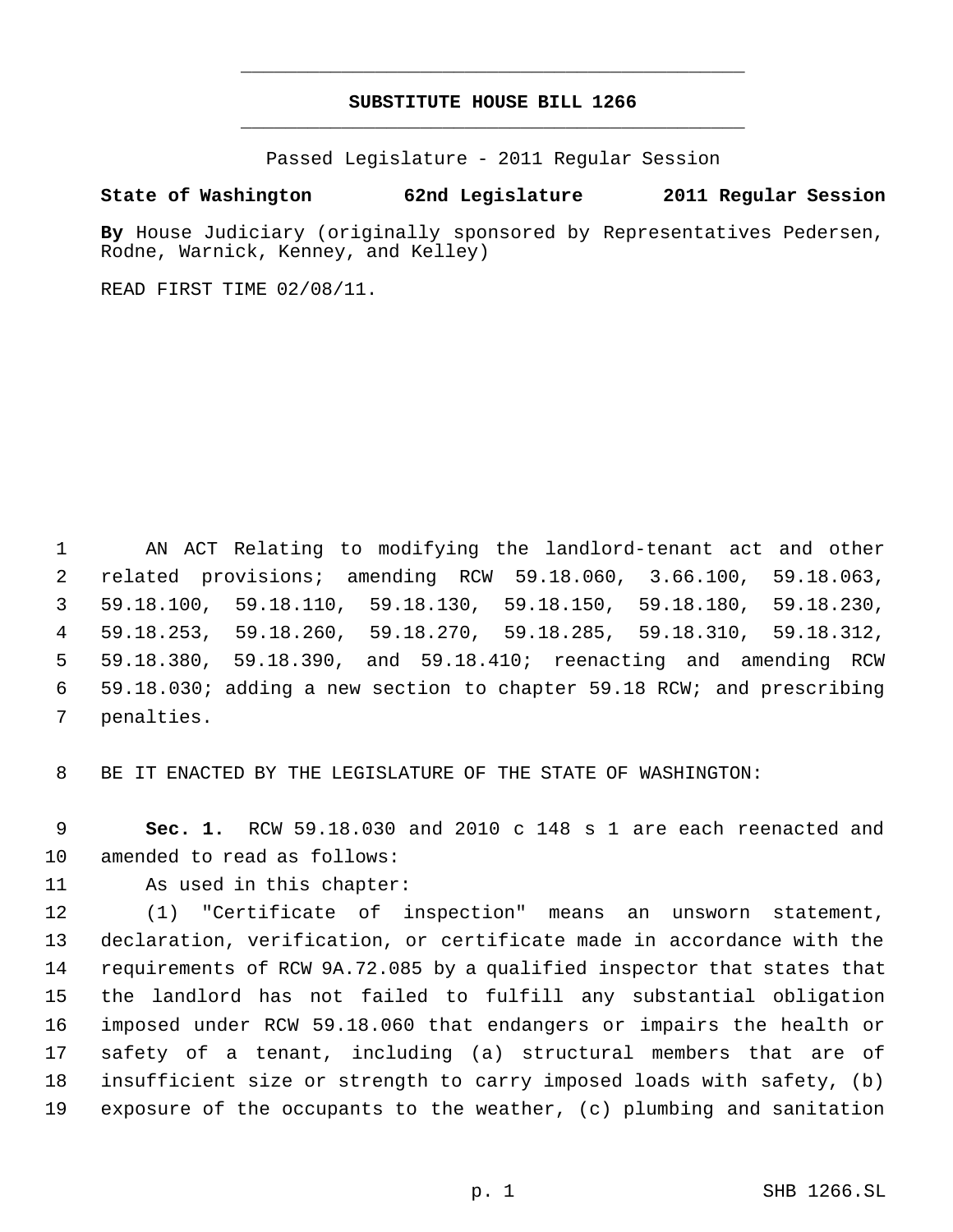defects that directly expose the occupants to the risk of illness or injury, (d) not providing facilities adequate to supply heat and water and hot water as reasonably required by the tenant, (e) providing heating or ventilation systems that are not functional or are hazardous, (f) defective, hazardous, or missing electrical wiring or electrical service, (g) defective or hazardous exits that increase the risk of injury to occupants, and (h) conditions that increase the risk of fire.

(2) "Distressed home" has the same meaning as in RCW 61.34.020.

 (3) "Distressed home conveyance" has the same meaning as in RCW 61.34.020.

 (4) "Distressed home purchaser" has the same meaning as in RCW 61.34.020.

 (5) "Dwelling unit" is a structure or that part of a structure which is used as a home, residence, or sleeping place by one person or by two or more persons maintaining a common household, including but not limited to single family residences and units of multiplexes, apartment buildings, and mobile homes.

 (6) "Gang" means a group that: (a) Consists of three or more persons; (b) has identifiable leadership or an identifiable name, sign, or symbol; and (c) on an ongoing basis, regularly conspires and acts in concert mainly for criminal purposes.

 (7) "Gang-related activity" means any activity that occurs within the gang or advances a gang purpose.

(8) "In danger of foreclosure" means any of the following:

 (a) The homeowner has defaulted on the mortgage and, under the terms of the mortgage, the mortgagee has the right to accelerate full payment of the mortgage and repossess, sell, or cause to be sold the property;

 (b) The homeowner is at least thirty days delinquent on any loan that is secured by the property; or

 (c) The homeowner has a good faith belief that he or she is likely to default on the mortgage within the upcoming four months due to a lack of funds, and the homeowner has reported this belief to:

(i) The mortgagee;

 (ii) A person licensed or required to be licensed under chapter 19.134 RCW;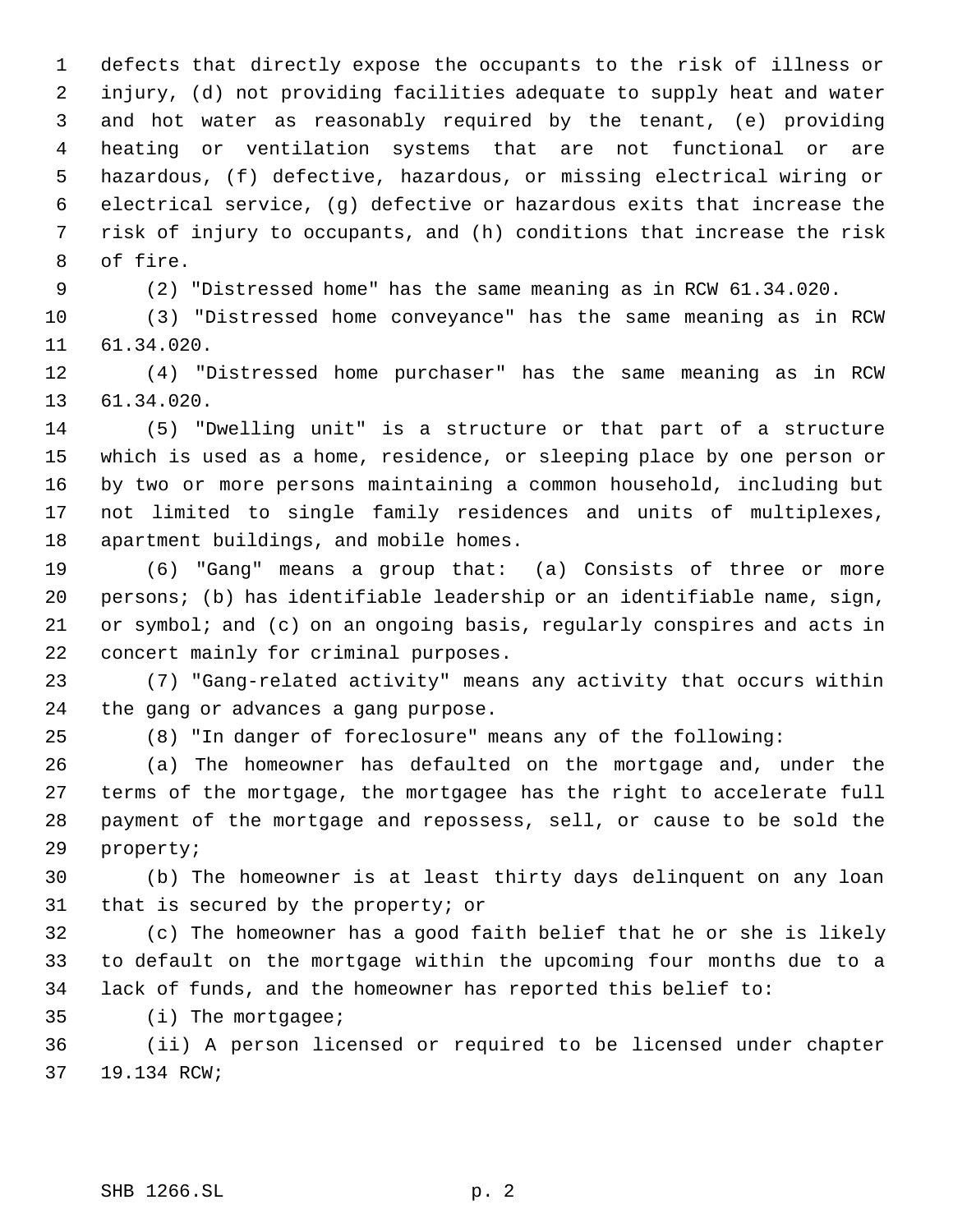(iii) A person licensed or required to be licensed under chapter 19.146 RCW;

 (iv) A person licensed or required to be licensed under chapter 18.85 RCW;

(v) An attorney-at-law;

 (vi) A mortgage counselor or other credit counselor licensed or certified by any federal, state, or local agency; or

(vii) Any other party to a distressed property conveyance.

 (9) "Landlord" means the owner, lessor, or sublessor of the dwelling unit or the property of which it is a part, and in addition 11 means any person designated as representative of the ((<del>landlord</del>)) 12 owner, lessor, or sublessor including, but not limited to, an agent, a 13 resident manager, or a designated property manager.

 (10) "Mortgage" is used in the general sense and includes all instruments, including deeds of trust, that are used to secure an obligation by an interest in real property.

 (11) "Owner" means one or more persons, jointly or severally, in whom is vested:

(a) All or any part of the legal title to property; or

 (b) All or part of the beneficial ownership, and a right to present use and enjoyment of the property.

 (12) "Person" means an individual, group of individuals, corporation, government, or governmental agency, business trust, estate, trust, partnership, or association, two or more persons having a joint or common interest, or any other legal or commercial entity.

 (13) "Premises" means a dwelling unit, appurtenances thereto, grounds, and facilities held out for the use of tenants generally and any other area or facility which is held out for use by the tenant.

 (14) "Property" or "rental property" means all dwelling units on a contiguous quantity of land managed by the same landlord as a single, rental complex.

 (15) "Qualified inspector" means a United States department of housing and urban development certified inspector; a Washington state licensed home inspector; an American society of home inspectors certified inspector; a private inspector certified by the national association of housing and redevelopment officials, the American association of code enforcement, or other comparable professional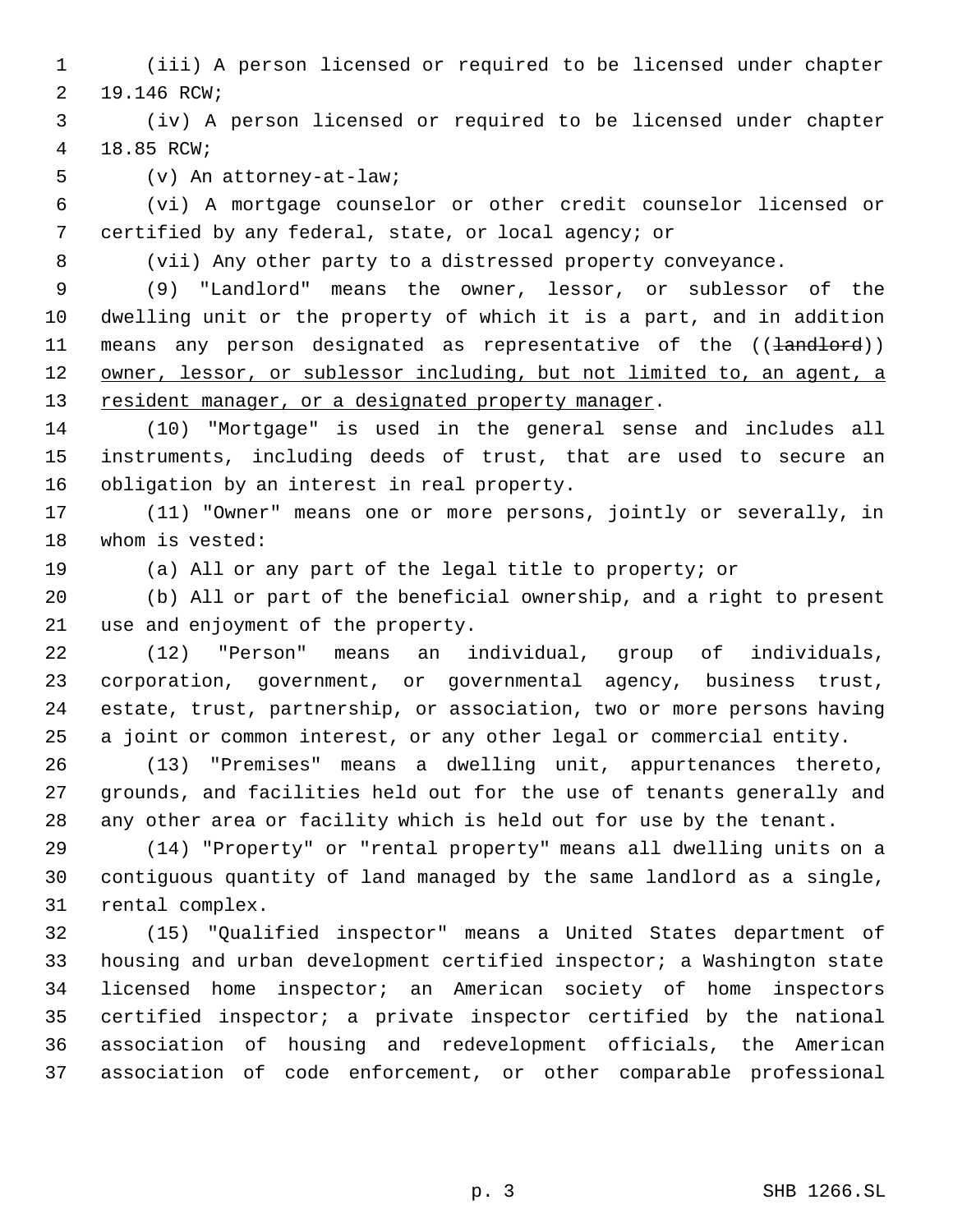association as approved by the local municipality; a municipal code enforcement officer; a Washington licensed structural engineer; or a Washington licensed architect.

 (16) "Reasonable attorneys' fees", where authorized in this chapter, means an amount to be determined including the following factors: The time and labor required, the novelty and difficulty of the questions involved, the skill requisite to perform the legal service properly, the fee customarily charged in the locality for similar legal services, the amount involved and the results obtained, and the experience, reputation and ability of the lawyer or lawyers performing the services.

 (17) "Rental agreement" means all agreements which establish or modify the terms, conditions, rules, regulations, or any other provisions concerning the use and occupancy of a dwelling unit.

 (18) A "single family residence" is a structure maintained and used as a single dwelling unit. Notwithstanding that a dwelling unit shares one or more walls with another dwelling unit, it shall be deemed a single family residence if it has direct access to a street and shares neither heating facilities nor hot water equipment, nor any other essential facility or service, with any other dwelling unit.

 (19) A "tenant" is any person who is entitled to occupy a dwelling unit primarily for living or dwelling purposes under a rental agreement.

 **Sec. 2.** RCW 59.18.060 and 2005 c 465 s 2 are each amended to read as follows:

 The landlord will at all times during the tenancy keep the premises fit for human habitation, and shall in particular:

 (1) Maintain the premises to substantially comply with any applicable code, statute, ordinance, or regulation governing their maintenance or operation, which the legislative body enacting the applicable code, statute, ordinance or regulation could enforce as to 32 the premises rented if such condition ((substantially)) endangers or impairs the health or safety of the tenant;

 (2) Maintain the structural components including, but not limited to, the roofs, floors, walls, chimneys, fireplaces, foundations, and 36 all other structural components<sub> $<sub>L</sub>$  in reasonably good repair so as to be</sub></sub>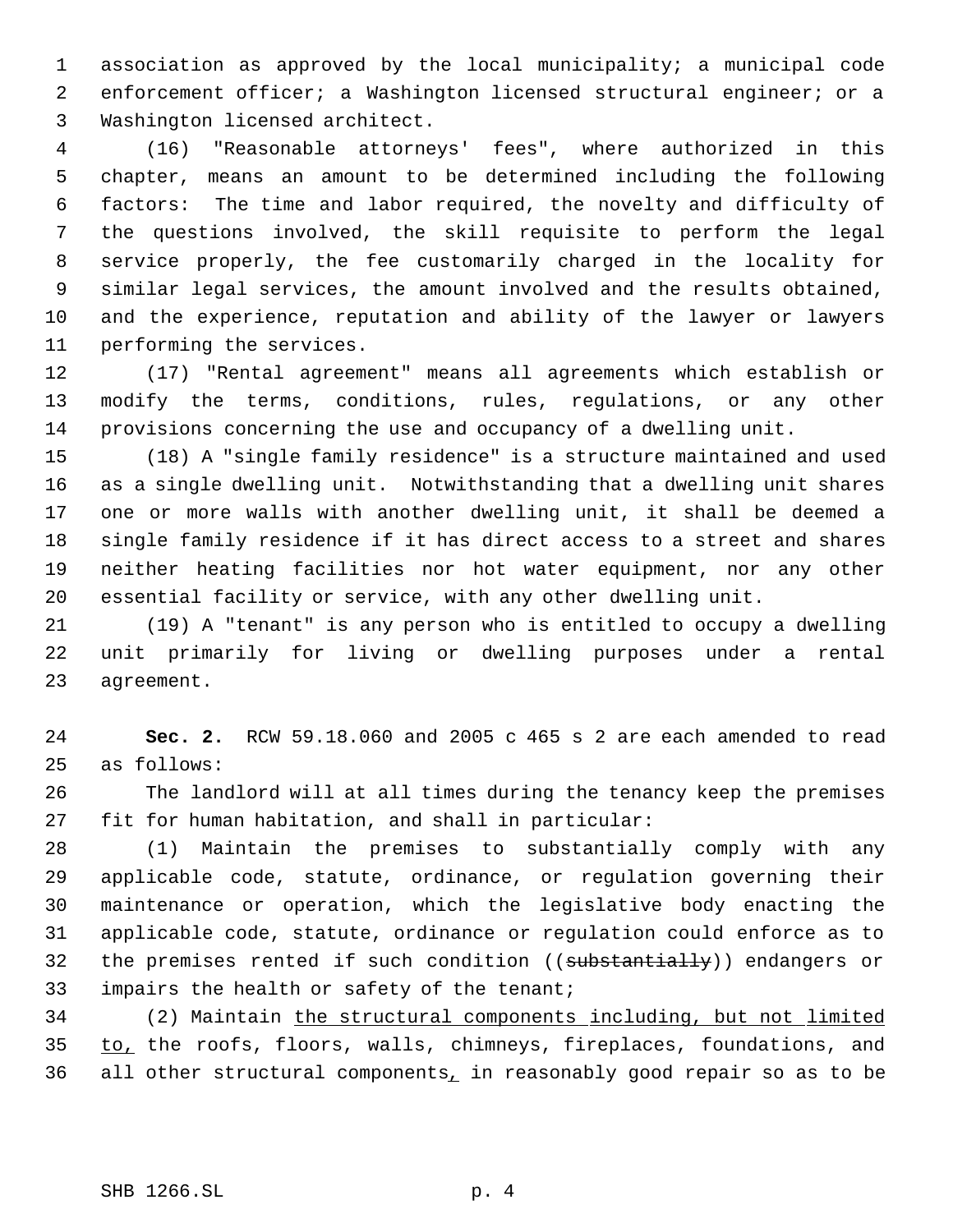1 usable ((and capable of resisting any and all normal forces and loads

2 to which they may be subjected)  $i$ 

 (3) Keep any shared or common areas reasonably clean, sanitary, and safe from defects increasing the hazards of fire or accident;

 (4) Provide a reasonable program for the control of infestation by insects, rodents, and other pests at the initiation of the tenancy and, except in the case of a single family residence, control infestation 8 during tenancy except where such infestation is caused by the tenant;

 (5) Except where the condition is attributable to normal wear and tear, make repairs and arrangements necessary to put and keep the premises in as good condition as it by law or rental agreement should 12 have been, at the commencement of the tenancy;

 (6) Provide reasonably adequate locks and furnish keys to the tenant;

 (7) Maintain all electrical, plumbing, heating, and other 16 facilities and appliances supplied by him or her in reasonably good working order;

 (8) Maintain the dwelling unit in reasonably weathertight condition;

 (9) Except in the case of a single family residence, provide and maintain appropriate receptacles in common areas for the removal of ashes, rubbish, and garbage, incidental to the occupancy and arrange for the reasonable and regular removal of such waste;

24 (10) (( $Except where the building is not equipped for the purpose<sub>r</sub>$ )) 25 Provide facilities adequate to supply heat and water and hot water as 26 reasonably required by the tenant;

 (11)(a) Provide a written notice to all tenants disclosing fire safety and protection information. The landlord or his or her authorized agent must provide a written notice to the tenant that the dwelling unit is equipped with a smoke detection device as required in 31 RCW ((48.48.140)) 43.44.110. The notice shall inform the tenant of the tenant's responsibility to maintain the smoke detection device in proper operating condition and of penalties for failure to comply with 34 the provisions of RCW  $((48.48.140))$   $43.44.110(3)$ . The notice must be signed by the landlord or the landlord's authorized agent and tenant with copies provided to both parties. Further, except with respect to a single-family residence, the written notice must also disclose the following: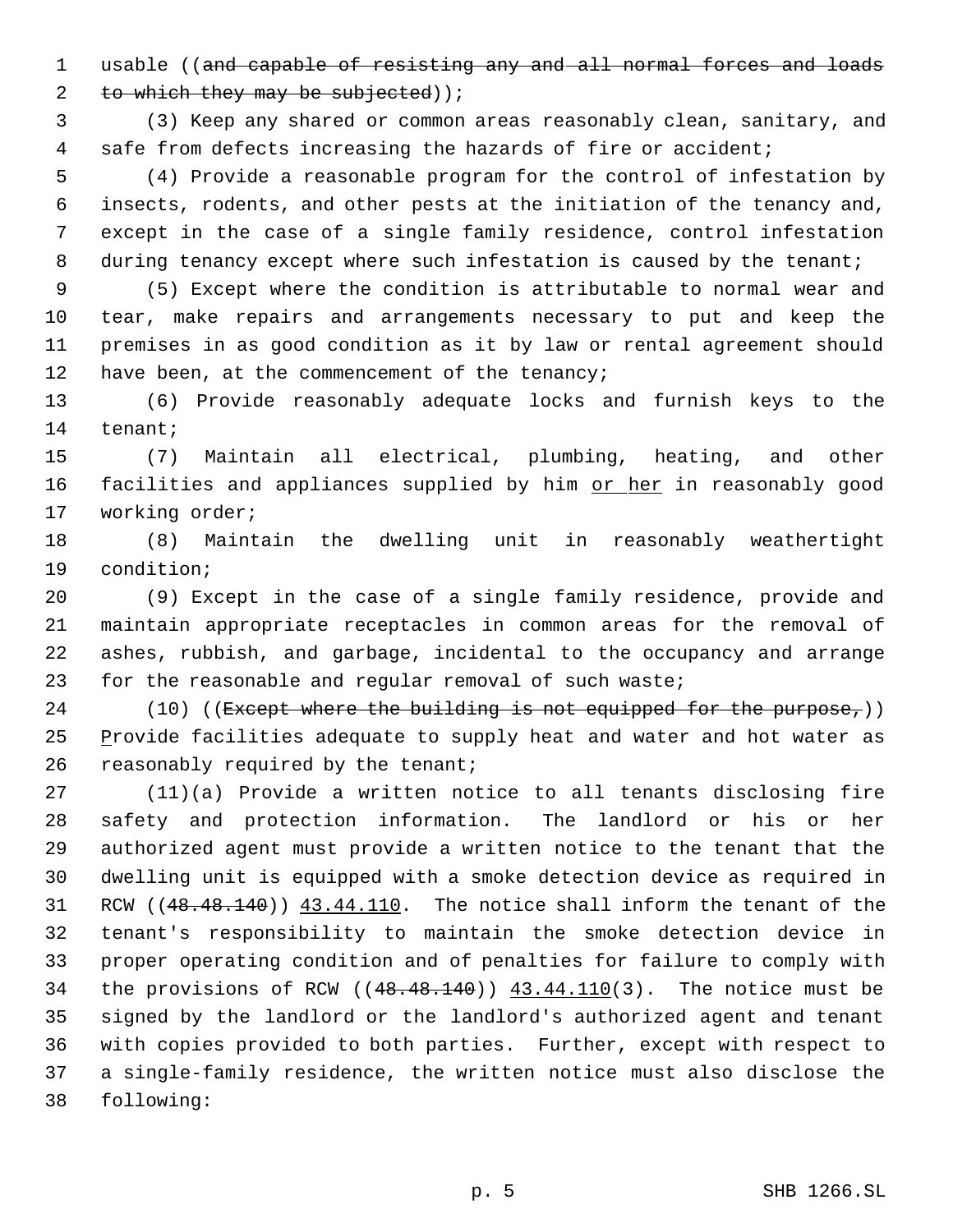(i) Whether the smoke detection device is hard-wired or battery operated;

(ii) Whether the building has a fire sprinkler system;

(iii) Whether the building has a fire alarm system;

 (iv) Whether the building has a smoking policy, and what that policy is;

 (v) Whether the building has an emergency notification plan for the 8 occupants and, if so, provide a copy to the occupants;

 (vi) Whether the building has an emergency relocation plan for the 10 occupants and, if so, provide a copy to the occupants; and

 (vii) Whether the building has an emergency evacuation plan for the occupants and, if so, provide a copy to the occupants.

 (b) The information required under this subsection may be provided to a tenant in a multifamily residential building either as a written notice or as a checklist that discloses whether the building has fire safety and protection devices and systems. The checklist shall include a diagram showing the emergency evacuation routes for the occupants.

 (c) The written notice or checklist must be provided to new tenants 19 at the time the lease or rental agreement is signed( $(-\tau)$  and must be provided to current tenants as soon as possible, but not later than  $January 1, 2004)$ ;

 (12) Provide tenants with information provided or approved by the department of health about the health hazards associated with exposure to indoor mold. Information may be provided in written format individually to each tenant, or may be posted in a visible, public location at the dwelling unit property. The information must detail how tenants can control mold growth in their dwelling units to minimize the health risks associated with indoor mold. Landlords may obtain the information from the department's web site or, if requested by the landlord, the department must mail the information to the landlord in a printed format. When developing or changing the information, the department of health must include representatives of landlords in the development process. The information must be provided by the landlord 34 to new tenants at the time the lease or rental agreement is signed( $(\tau$  and must be provided to current tenants no later than January 1, 2006, or must be posted in a visible, public location at the dwelling unit 37 property beginning July 24, 2005));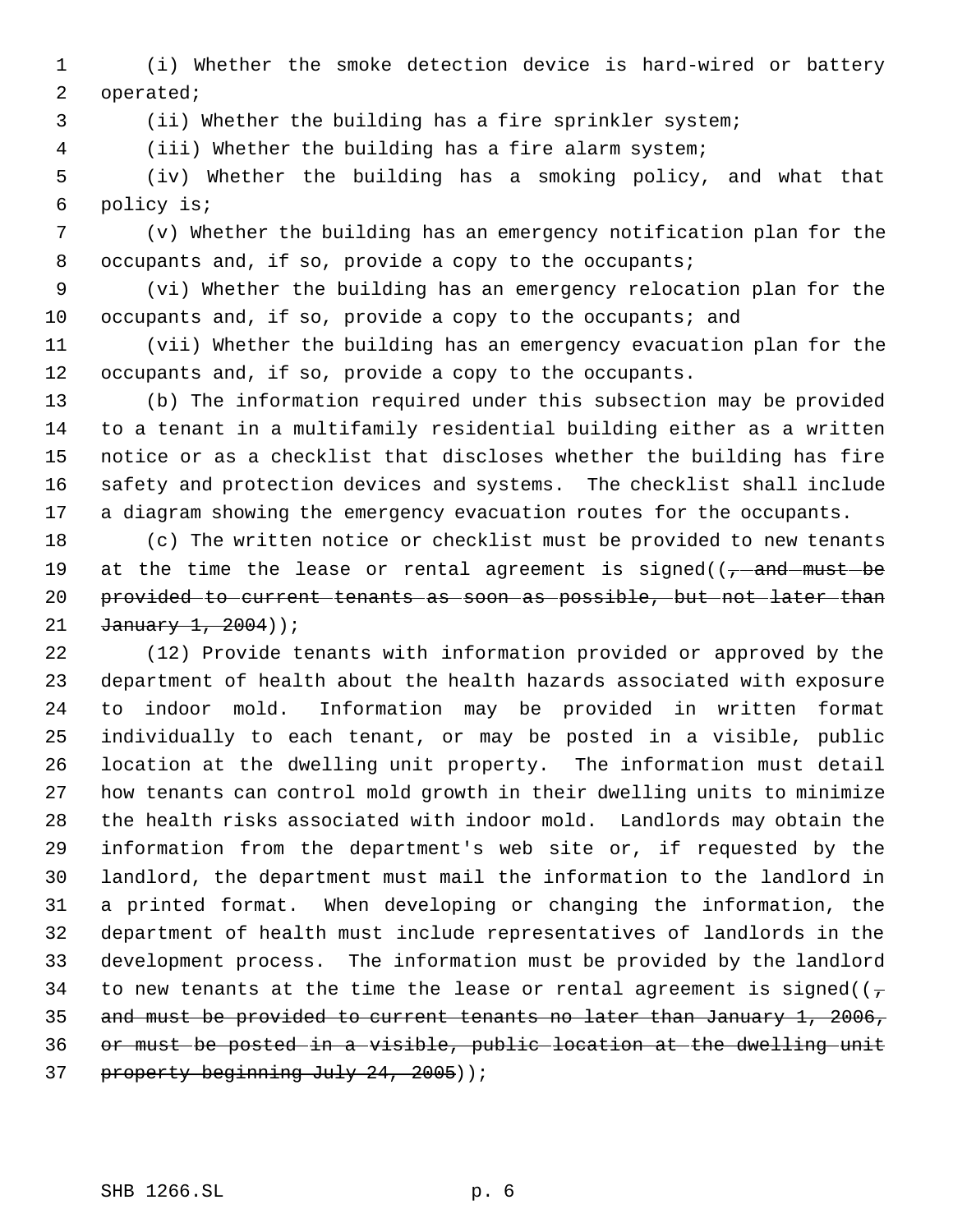(13) The landlord and his or her agents and employees are immune from civil liability for failure to comply with subsection (12) of this section except where the landlord and his or her agents and employees knowingly and intentionally do not comply with subsection (12) of this section; and

 6 (14) Designate to the tenant the name and address of the person who 7 is the landlord by a statement on the rental agreement or by a notice 8 conspicuously posted on the premises. The tenant shall be notified 9 immediately of any changes ((by-certified-mail-or-by-an-updated 10 posting)) in writing, which must be either (a) delivered personally to 11 the tenant or (b) mailed to the tenant and conspicuously posted on the 12 premises. If the person designated in this section does not reside in 13 the state where the premises are located, there shall also be 14 designated a person who resides in the county who is authorized to act 15 as an agent for the purposes of service of notices and process, and if 16 no designation is made of a person to act as agent, then the person to 17 whom rental payments are to be made shall be considered such 18 agent $((\div))$ . Regardless of such designation, any owner who resides 19 outside the state and who violates a provision of this chapter is 20 deemed to have submitted himself or herself to the jurisdiction of the 21 courts of this state and personal service of any process may be made on 22 the owner outside the state with the same force and effect as personal 23 service within the state. Any summons or process served out of state 24 must contain the same information and be served in the same manner as 25 personal service of summons or process served within the state, except 26 the summons or process must require the party to appear and answer 27 within sixty days after such personal service out of the state. In an 28 action for a violation of this chapter that is filed under chapter 29 12.40 RCW, service of the notice of claim outside the state must 30 contain the same information and be served in the same manner as 31 required under chapter 12.40 RCW, except the date on which the party is 32 required to appear must not be less than sixty days from the date of 33 service of the notice of claim.

 No duty shall devolve upon the landlord to repair a defective condition under this section, nor shall any defense or remedy be available to the tenant under this chapter, where the defective condition complained of was caused by the conduct of such tenant, his 38 or her family, invitee, or other person acting under his or her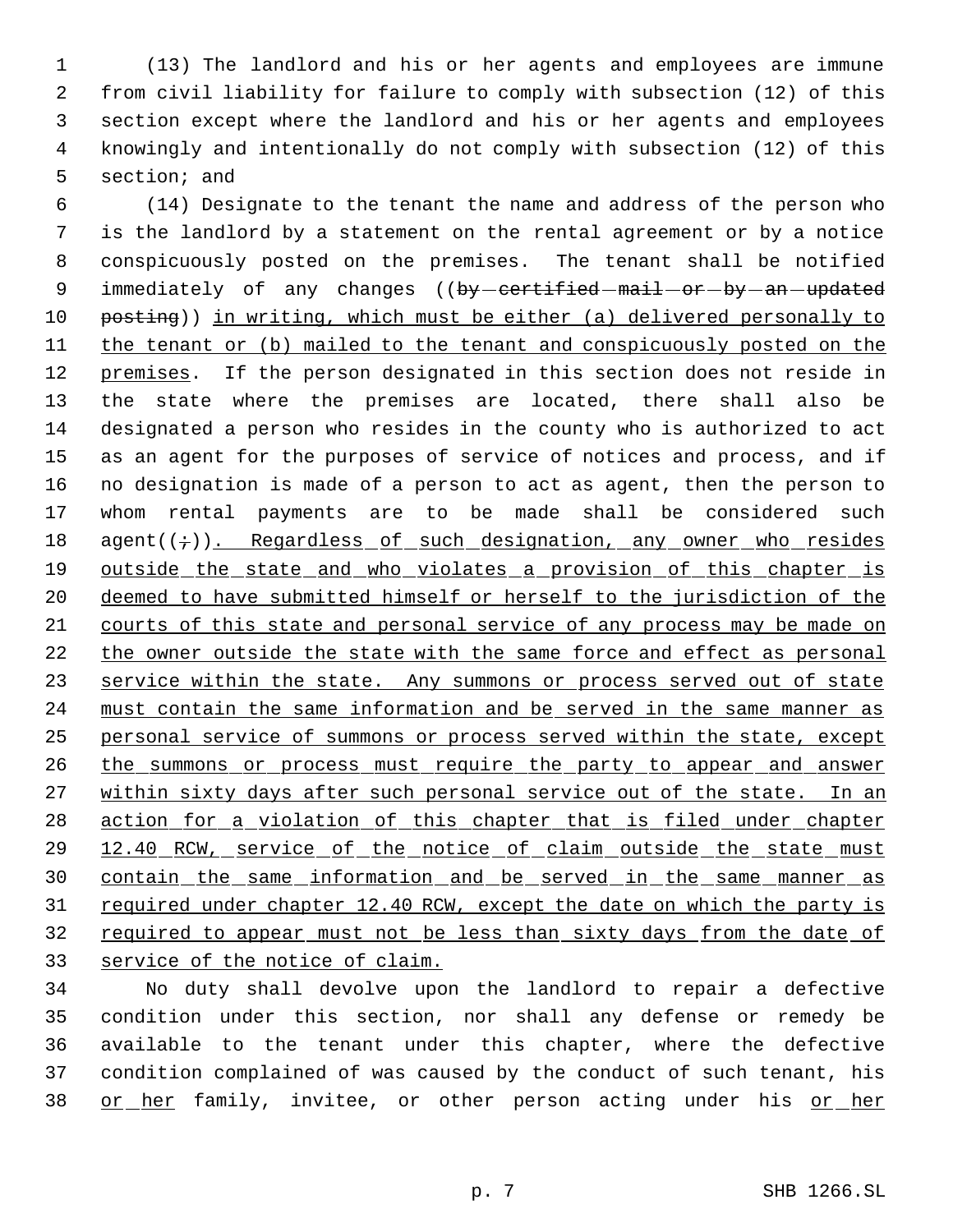control, or where a tenant unreasonably fails to allow the landlord access to the property for purposes of repair. When the duty imposed by subsection (1) of this section is incompatible with and greater than the duty imposed by any other provisions of this section, the landlord's duty shall be determined pursuant to subsection (1) of this section.

 **Sec. 3.** RCW 3.66.100 and 1998 c 73 s 1 are each amended to read as follows:

 (1) Every district judge having authority to hear a particular case may issue criminal process in and to any place in the state.

 (2) Every district judge having authority to hear a particular case may issue civil process, including writs of execution, attachment, garnishment, and replevin, in and to any place as permitted by statute or rule. This statute does not authorize service of process pursuant 15 to RCW 4.28.180 in actions filed pursuant to chapter 12.40 RCW, except 16 in actions brought against an owner under chapter 59.18 RCW, or in civil infraction matters.

 **Sec. 4.** RCW 59.18.063 and 1997 c 84 s 1 are each amended to read as follows:

 (1) A landlord shall provide a receipt for any payment made by a 21 tenant in the form of cash.

 (2) A landlord shall provide, upon the request of a tenant, a 23 written receipt for any payments made by the tenant in a form other than cash.

 **Sec. 5.** RCW 59.18.100 and 2010 c 8 s 19021 are each amended to read as follows:

27 (1) If, at any time during the tenancy, the landlord fails to carry out any of the duties imposed by RCW 59.18.060, and notice of the defect is given to the landlord pursuant to RCW 59.18.070, the tenant may submit to the landlord or his or her designated agent by 31 ((certified)) first-class mail or in person a good faith estimate by the tenant of the cost to perform the repairs necessary to correct the defective condition if the repair is to be done by licensed or registered persons, or if no licensing or registration requirement applies to the type of work to be performed, the cost if the repair is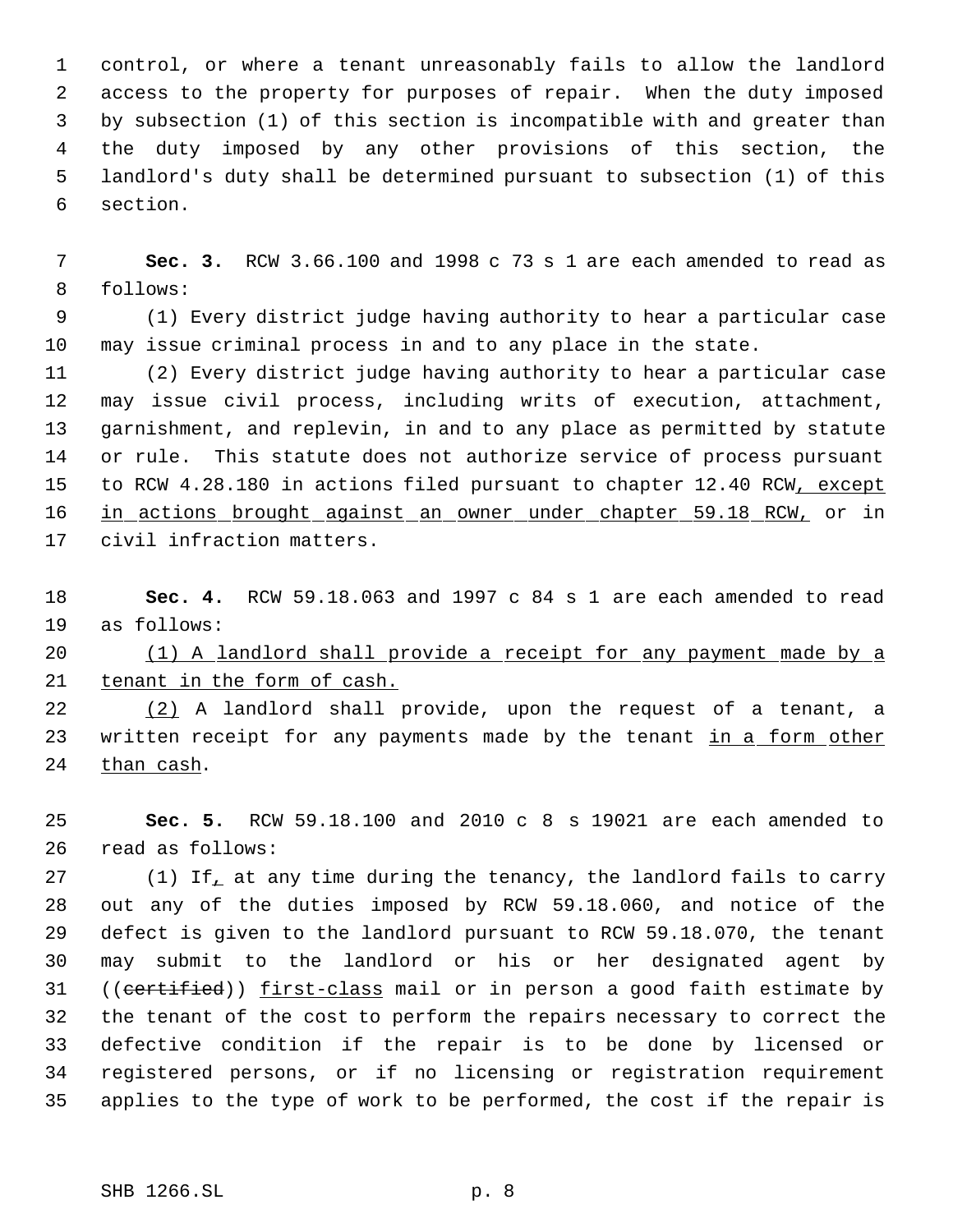to be done by responsible persons capable of performing such repairs. Such estimate may be submitted to the landlord at the same time as 3 notice is given pursuant to RCW 59.18.070((: PROVIDED, That)). The remedy provided in this section shall not be available for a landlord's 5 failure to carry out the duties in RCW 59.18.060 (9) and  $(14)((\div)$ 6 PROVIDED-FURTHER,  $-$ That)). If the tenant utilizes this section for repairs pursuant to RCW 59.18.060(6), the tenant shall promptly provide the landlord with a key to any new or replaced locks. The amount the tenant may deduct from the rent may vary from the estimate, but cannot exceed the ((one-month)) two-month limit as described in subsection (2) of this section.

 (2) If the landlord fails to commence remedial action of the defective condition within the applicable time period after receipt of notice and the estimate from the tenant, the tenant may contract with a licensed or registered person, or with a responsible person capable of performing the repair if no license or registration is required, to 17 make the repair( $(-$ and)). Upon the completion of the repair and an opportunity for inspection by the landlord or his or her designated agent, the tenant may deduct the cost of repair from the rent in an 20 amount not to exceed the sum expressed in dollars representing ((one))  $\text{two}$  month's rental of the tenant's unit per repair((: PROVIDED, 22 That)). When the landlord must commence to remedy the defective condition within ten days as provided in RCW 59.18.070(3), the tenant 24 cannot contract for repairs for ten days after notice or  $((fiv)$  two 25 days after the landlord receives the estimate, whichever is later( $($ : 26 PROVIDED FURTHER, That)). The total costs of repairs deducted in any twelve-month period under this subsection shall not exceed the sum expressed in dollars representing two month's rental of the tenant's unit.

 (3) If the landlord fails to carry out the duties imposed by RCW 59.18.060 within the applicable time period, and if the cost of repair 32 does not exceed ((one-half)) one month's rent, including the cost of materials and labor, which shall be computed at the prevailing rate in the community for the performance of such work, and if repair of the condition need not by law be performed only by licensed or registered persons, and if the tenant has given notice under RCW 59.18.070, although no estimate shall be necessary under this subsection, the tenant may repair the defective condition in a workmanlike manner and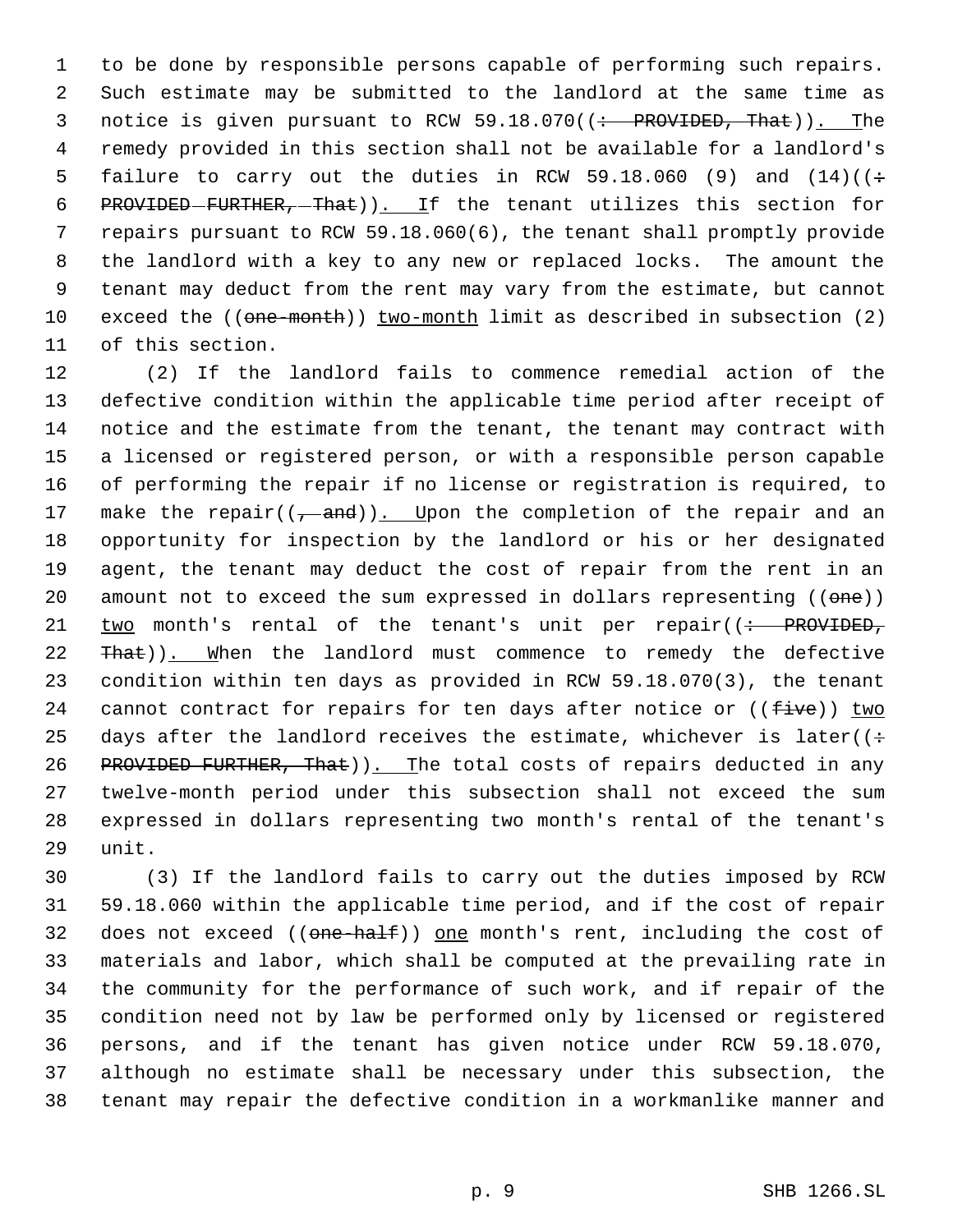upon completion of the repair and an opportunity for inspection, the 2 tenant may deduct the cost of repair from the rent( $\left(\div\right)$  PROVIDED, 3 That)). Repairs under this subsection are limited to defects within 4 the leased premises((: PROVIDED FURTHER, That)). The cost per repair 5 shall not exceed  $((one-ha)f))$  one month's rent of the unit and  $((theta))$  the total costs of repairs deducted in any twelve-month period under this subsection shall not exceed one month's rent of the unit.

(4) The provisions of this section shall not:

 (a) Create a relationship of employer and employee between landlord and tenant; or

(b) Create liability under the workers' compensation act; or

 (c) Constitute the tenant as an agent of the landlord for the purposes of RCW 60.04.010 and 60.04.040.

 (5) Any repair work performed under the provisions of this section shall comply with the requirements imposed by any applicable code, statute, ordinance, or regulation. A landlord whose property is damaged because of repairs performed in a negligent manner may recover the actual damages in an action against the tenant.

 (6) Nothing in this section shall prevent the tenant from agreeing with the landlord to undertake the repairs himself or herself in return 21 for cash payment or a reasonable reduction in rent( $(-t)$ the agreement 22 thereof-to-be-agreed-upon-between-the-parties, and)). Any such agreement does not alter the landlord's obligations under this chapter.

 NEW SECTION. **Sec. 6.** A new section is added to chapter 59.18 RCW to read as follows:

 When there is a written rental agreement for the premises, the landlord shall provide an executed copy to each tenant who signs the rental agreement. The tenant may request one free replacement copy during the tenancy.

 **Sec. 7.** RCW 59.18.110 and 1973 1st ex.s. c 207 s 11 are each amended to read as follows:

(1) If a court or an arbitrator determines that:

 (a) A landlord has failed to carry out a duty or duties imposed by RCW 59.18.060; and

 (b) A reasonable time has passed for the landlord to remedy the defective condition following notice to the landlord in accordance with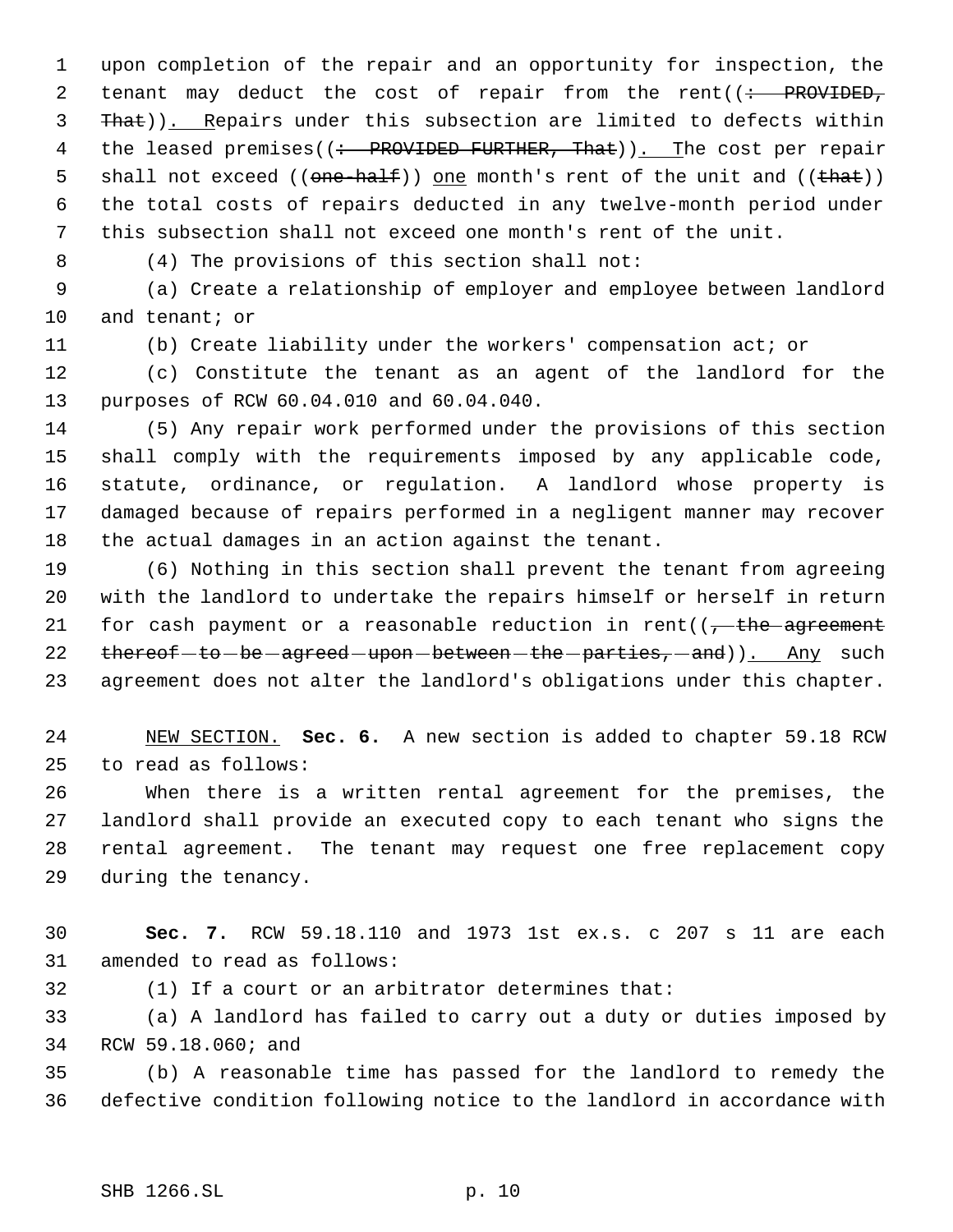RCW 59.18.070 or such other time as may be allotted by the court or arbitrator; the court or arbitrator may determine the diminution in rental value of the premises due to the defective condition and shall render judgment against the landlord for the rent paid in excess of such diminished rental value from the time of notice of such defect to the time of decision and any costs of repair done pursuant to RCW 59.18.100 for which no deduction has been previously made. Such decisions may be enforced as other judgments at law and shall be available to the tenant as a set-off against any existing or subsequent claims of the landlord.

 The court or arbitrator may also authorize the tenant to make or 12 contract to make further corrective repairs((: PROVIDED, That)) and 13 the tenant may deduct from the rent the cost of such repairs, as long 14 as the court specifies a time period in which the landlord may make such repairs before the tenant may commence or contract for such 16 repairs((: PROVIDED FURTHER, That such repairs shall not exceed the 17 sum - expressed - in - dollars - representing - one - month's - rental - of - the 18 tenant's unit in any one calendar year)).

 (2) The tenant shall not be obligated to pay rent in excess of the diminished rental value of the premises until such defect or defects are corrected by the landlord or until the court or arbitrator determines otherwise.

 **Sec. 8.** RCW 59.18.130 and 1998 c 276 s 2 are each amended to read as follows:

 Each tenant shall pay the rental amount at such times and in such amounts as provided for in the rental agreement or as otherwise provided by law and comply with all obligations imposed upon tenants by applicable provisions of all municipal, county, and state codes, statutes, ordinances, and regulations, and in addition shall:

 (1) Keep that part of the premises which he or she occupies and uses as clean and sanitary as the conditions of the premises permit;

 (2) Properly dispose from his or her dwelling unit all rubbish, garbage, and other organic or flammable waste, in a clean and sanitary manner at reasonable and regular intervals, and assume all costs of extermination and fumigation for infestation caused by the tenant;

 (3) Properly use and operate all electrical, gas, heating, plumbing 37 and other fixtures and appliances supplied by the landlord;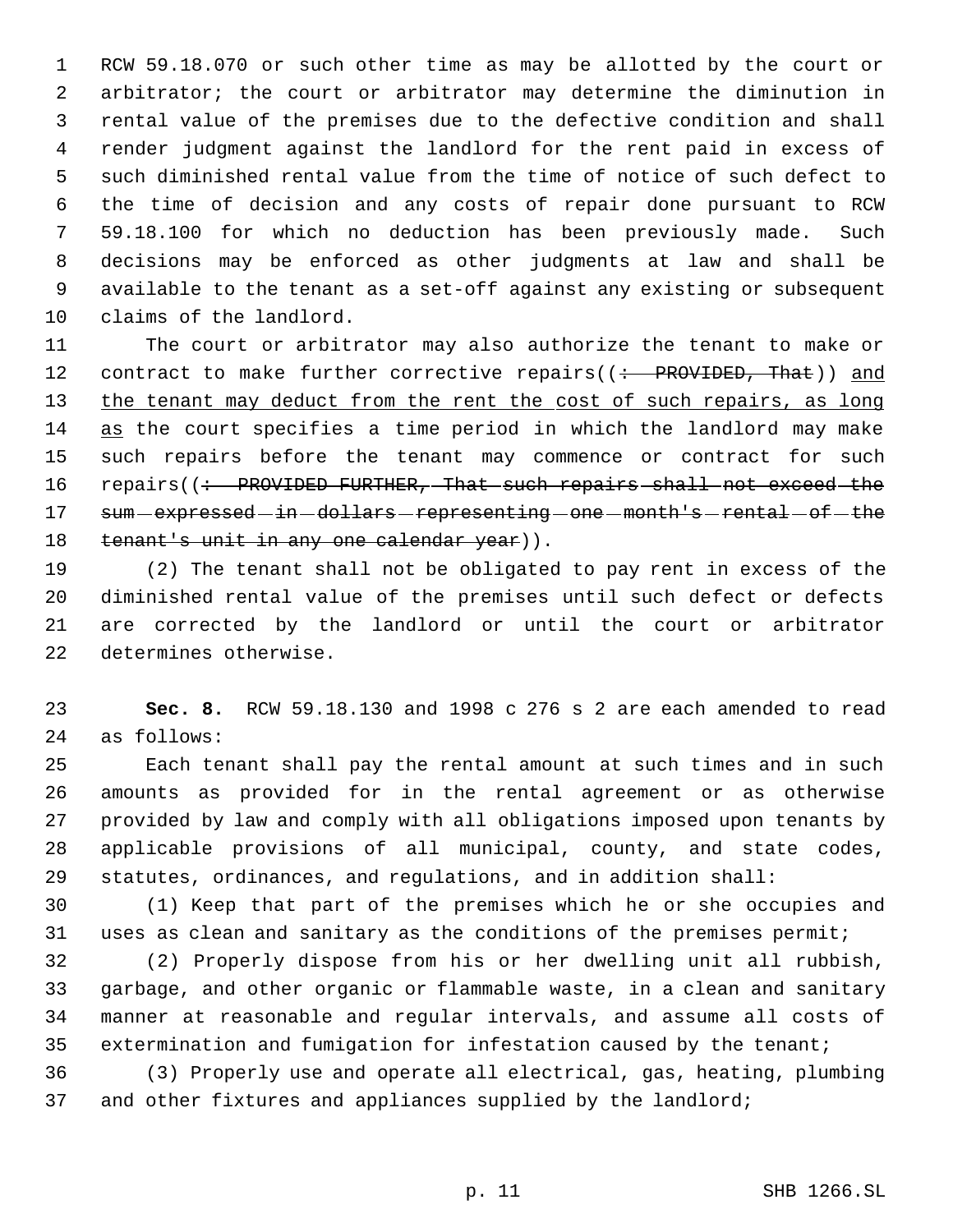(4) Not intentionally or negligently destroy, deface, damage, impair, or remove any part of the structure or dwelling, with the appurtenances thereto, including the facilities, equipment, furniture, furnishings, and appliances, or permit any member of his or her family, invitee, licensee, or any person acting under his or her control to do so. Violations may be prosecuted under chapter 9A.48 RCW if the destruction is intentional and malicious;

8 (5) Not permit a nuisance or common waste;

 (6) Not engage in drug-related activity at the rental premises, or allow a subtenant, sublessee, resident, or anyone else to engage in drug-related activity at the rental premises with the knowledge or consent of the tenant. "Drug-related activity" means that activity which constitutes a violation of chapter 69.41, 69.50, or 69.52 RCW;

 (7) Maintain the smoke detection device in accordance with the manufacturer's recommendations, including the replacement of batteries where required for the proper operation of the smoke detection device, 17 as required in RCW ((48.48.140)) 43.44.110(3);

(8) Not engage in any activity at the rental premises that is:

 (a) Imminently hazardous to the physical safety of other persons on the premises; and

 (b)(i) Entails physical assaults upon another person which result in an arrest; or

 (ii) Entails the unlawful use of a firearm or other deadly weapon as defined in RCW 9A.04.110 which results in an arrest, including threatening another tenant or the landlord with a firearm or other deadly weapon under RCW 59.18.352. Nothing in this subsection (8) shall authorize the termination of tenancy and eviction of the victim of a physical assault or the victim of the use or threatened use of a firearm or other deadly weapon;

 (9) Not engage in any gang-related activity at the premises, as defined in RCW 59.18.030, or allow another to engage in such activity at the premises, that renders people in at least two or more dwelling units or residences insecure in life or the use of property or that injures or endangers the safety or health of people in at least two or more dwelling units or residences. In determining whether a tenant is engaged in gang-related activity, a court should consider the totality of the circumstances, including factors such as whether there have been a significant number of complaints to the landlord about the tenant's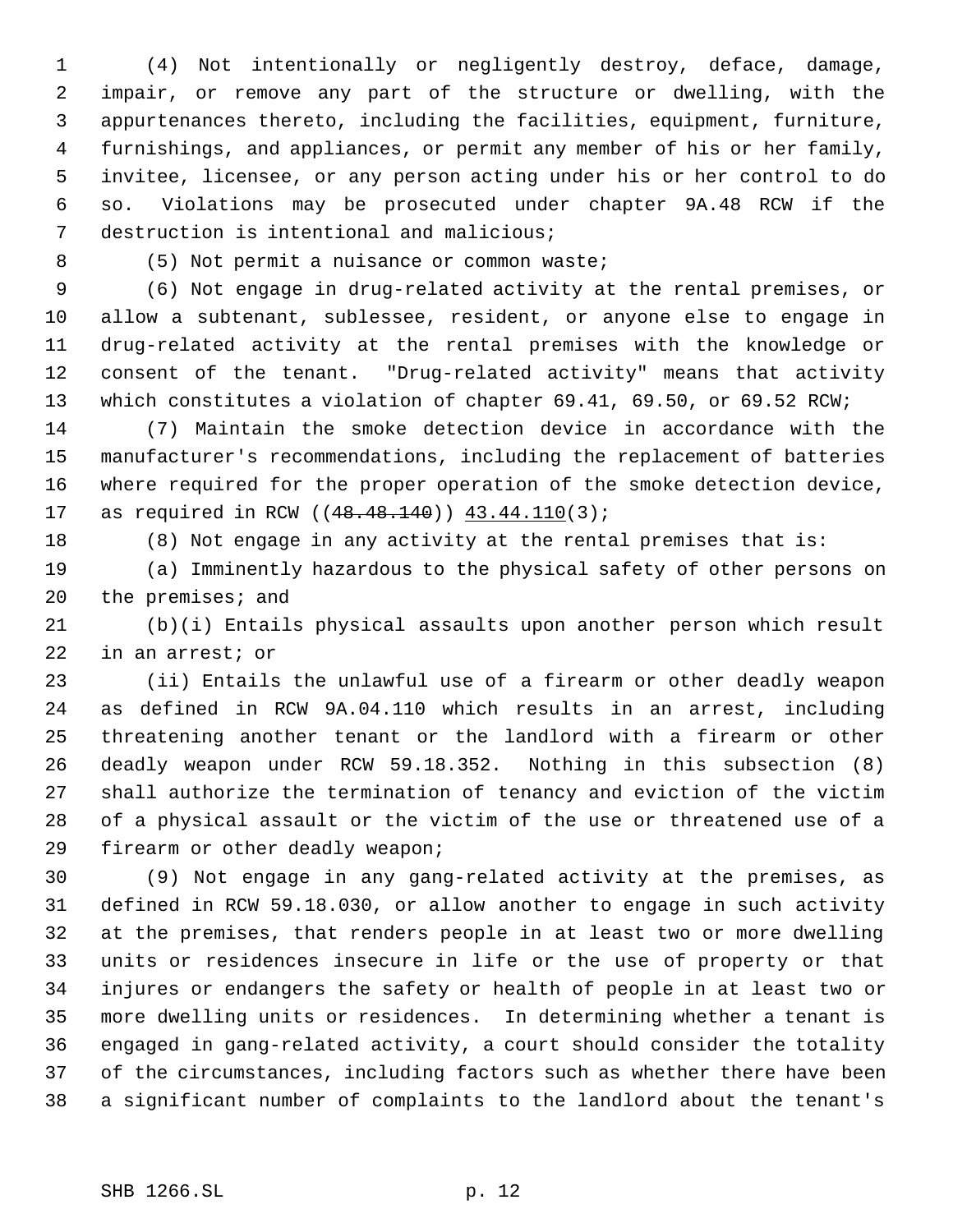activities at the property, damages done by the tenant to the property, including the property of other tenants or neighbors, harassment or threats made by the tenant to other tenants or neighbors that have been reported to law enforcement agencies, any police incident reports involving the tenant, and the tenant's criminal history; and

 (10) Upon termination and vacation, restore the premises to their initial condition except for reasonable wear and tear or conditions caused by failure of the landlord to comply with his or her obligations 9 under this chapter( $\left($ : PROVIDED, That)). The tenant shall not be charged for normal cleaning if he or she has paid a nonrefundable cleaning fee.

 **Sec. 9.** RCW 59.18.150 and 2010 c 148 s 3 are each amended to read as follows:

 (1) The tenant shall not unreasonably withhold consent to the landlord to enter into the dwelling unit in order to inspect the premises, make necessary or agreed repairs, alterations, or improvements, supply necessary or agreed services, or exhibit the dwelling unit to prospective or actual purchasers, mortgagees, tenants, workers, or contractors.

 (2) Upon written notice of intent to seek a search warrant, when a tenant or landlord denies a fire official the right to search a dwelling unit, a fire official may immediately seek a search warrant and, upon a showing of probable cause specific to the dwelling unit sought to be searched that criminal fire code violations exist in the dwelling unit, a court of competent jurisdiction shall issue a warrant allowing a search of the dwelling unit.

 Upon written notice of intent to seek a search warrant, when a landlord denies a fire official the right to search the common areas of the rental building other than the dwelling unit, a fire official may immediately seek a search warrant and, upon a showing of probable cause specific to the common area sought to be searched that a criminal fire code violation exists in those areas, a court of competent jurisdiction shall issue a warrant allowing a search of the common areas in which the violation is alleged.

 The superior court and courts of limited jurisdiction organized under Titles 3, 35, and 35A RCW have jurisdiction to issue such search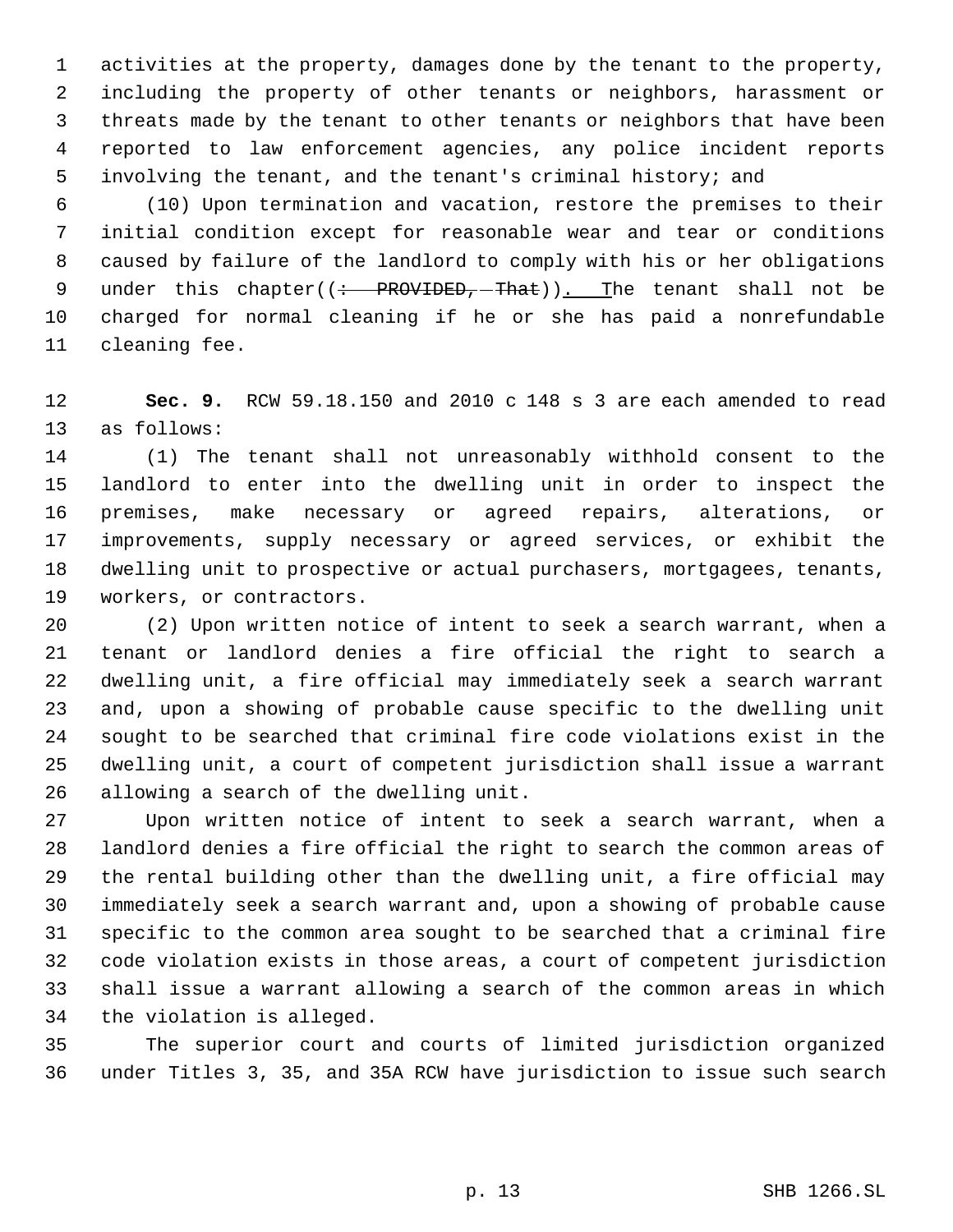warrants. Evidence obtained pursuant to any such search may be used in a civil or administrative enforcement action.

(3) As used in this section:

 (a) "Common areas" means a common area or those areas that contain electrical, plumbing, and mechanical equipment and facilities used for the operation of the rental building.

 (b) "Fire official" means any fire official authorized to enforce the state or local fire code.

 (4)(a) A search warrant may be issued by a judge of a superior court or a court of limited jurisdiction under Titles 3, 35, and 35A RCW to a code enforcement official of the state or of any county, city, or other political subdivision for the purpose of allowing the inspection of any specified dwelling unit and premises to determine the presence of an unsafe building condition or a violation of any building regulation, statute, or ordinance.

 (b) A search warrant must only be issued upon application of a designated officer or employee of a county or city prosecuting or regulatory authority supported by an affidavit or declaration made under oath or upon sworn testimony before the judge, establishing probable cause that a violation of a state or local law, regulation, or ordinance regarding rental housing exists and endangers the health or safety of the tenant or adjoining neighbors. In addition, the affidavit must contain a statement that consent to inspect has been sought from the owner and the tenant but could not be obtained because the owner or the tenant either refused or failed to respond within five days, or a statement setting forth facts or circumstances reasonably justifying the failure to seek such consent. A landlord may not take or threaten to take reprisals or retaliatory action as defined in RCW 59.18.240 against a tenant who gives consent to a code enforcement official of the state or of any county, city, or other political subdivision to inspect his or her dwelling unit to determine the presence of an unsafe building condition or a violation of any building regulation, statute, or ordinance.

 (c) In determining probable cause, the judge is not limited to evidence of specific knowledge, but may also consider any of the following:

(i) The age and general condition of the premises;

(ii) Previous violations or hazards found present in the premises;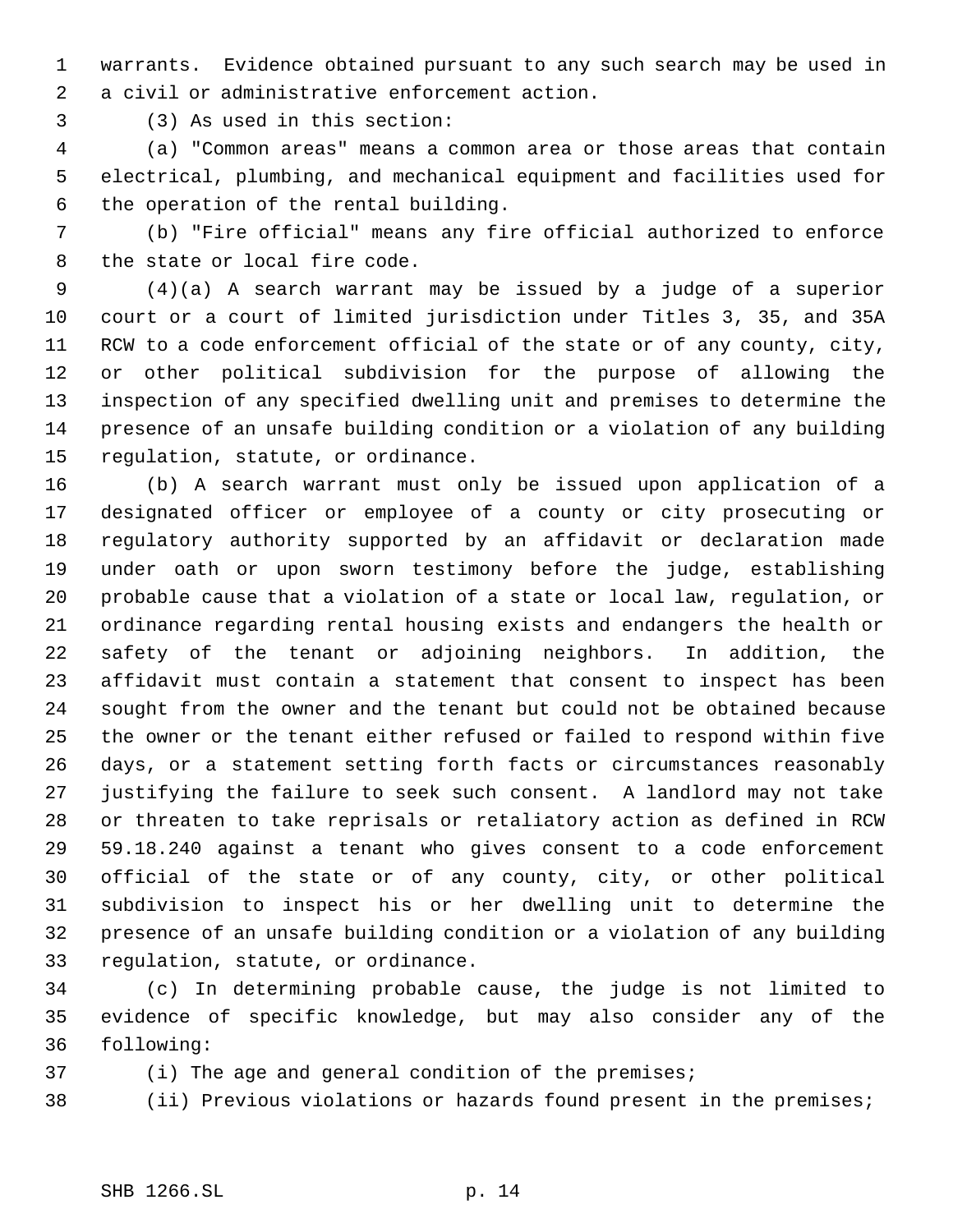1 (iii) The type of premises;

(iv) The purposes for which the premises are used; or

 (v) The presence of hazards or violations in and the general condition of premises near the premises sought to be inspected.

 (d) Before issuing an inspection warrant, the judge shall find that the applicant has: (i) Provided written notice of the date, approximate time, and court in which the applicant will be seeking the warrant to the owner and, if the applicant reasonably believes the dwelling unit or rental property to be inspected is in the lawful possession of a tenant, to the tenant; and (ii) posted a copy of the notice on the exterior of the dwelling unit or rental property to be inspected. The judge shall also allow the owner and any tenant who appears during consideration of the application for the warrant to defend against or in support of the issuance of the warrant.

(e) All warrants must include at least the following:

 (i) The name of the agency and building official requesting the warrant and authorized to conduct an inspection pursuant to the warrant;

 (ii) A reasonable description of the premises and items to be inspected; and

(iii) A brief description of the purposes of the inspection.

 (f) An inspection warrant is effective for the time specified in the warrant, but not for a period of more than ten days unless it is extended or renewed by the judge who signed and issued the original warrant upon satisfying himself or herself that the extension or renewal is in the public interest. The inspection warrant must be executed and returned to the judge by whom it was issued within the time specified in the warrant or within the extended or renewed time. After the expiration of the time specified in the warrant, the warrant, unless executed, is void.

(g) An inspection pursuant to a warrant must not be made:

 (i) Between 7:00 p.m. of any day and 8:00 a.m. of the succeeding day, on Saturday or Sunday, or on any legal holiday, unless the owner or, if occupied, the tenant specifies a preference for inspection during such hours or on such a day;

 (ii) Without the presence of an owner or occupant over the age of eighteen years or a person designated by the owner or occupant unless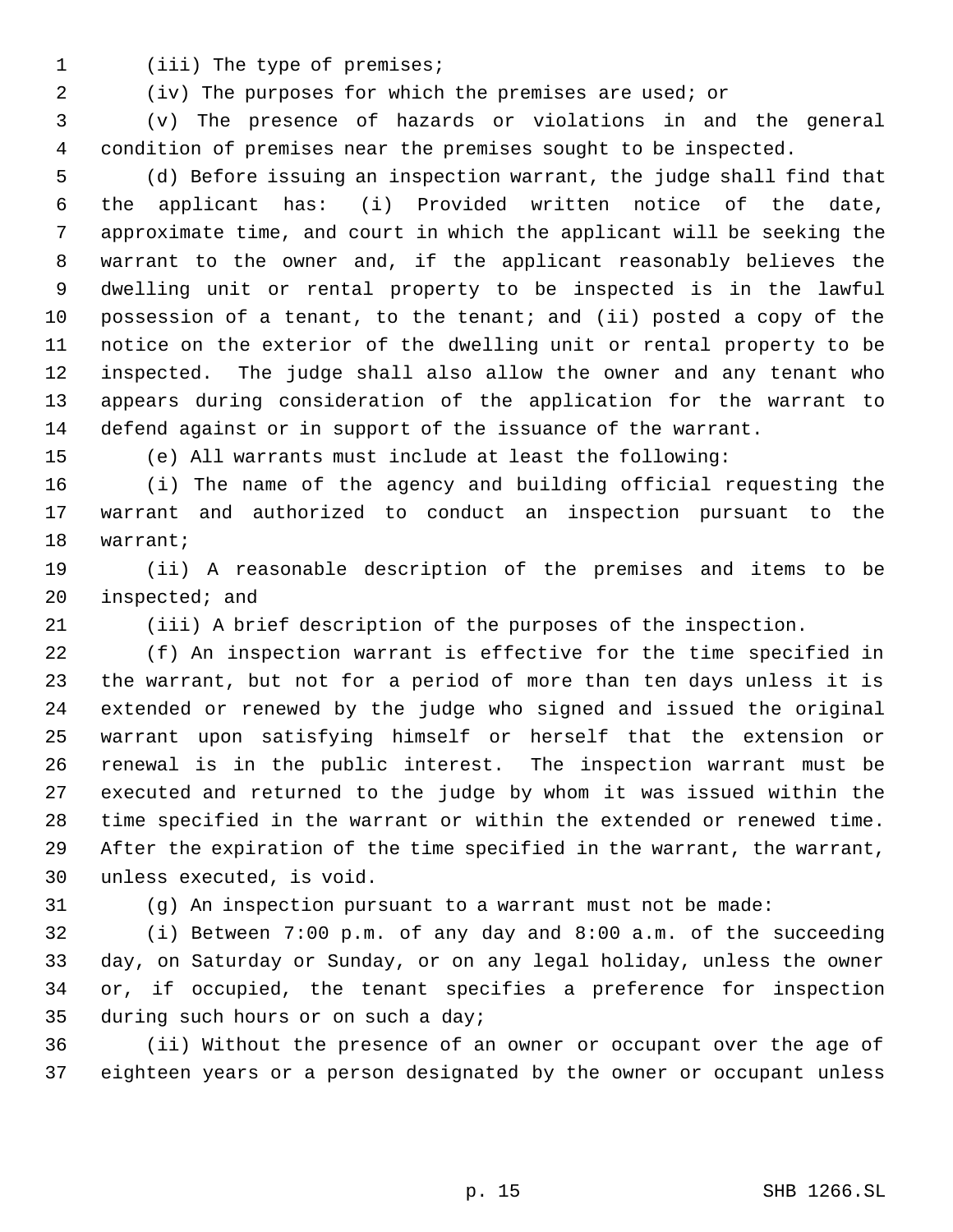specifically authorized by a judge upon a showing that the authority is reasonably necessary to effectuate the purpose of the search warrant; or

 (iii) By means of forcible entry, except that a judge may expressly authorize a forcible entry when:

 (A) Facts are shown that are sufficient to create a reasonable suspicion of a violation of a state or local law or rule relating to municipal or county building, fire, safety, environmental, animal control, land use, plumbing, electrical, health, minimum housing, or zoning standards that, if the violation existed, would be an immediate threat to the health or safety of the tenant; or

 (B) Facts are shown establishing that reasonable attempts to serve a previous warrant have been unsuccessful.

 (h) Immediate execution of a warrant is prohibited, except when necessary to prevent loss of life or property.

 (i) Any person who willfully refuses to permit inspection, obstructs inspection, or aids in the obstruction of an inspection of property authorized by warrant issued pursuant to this section is subject to remedial and punitive sanctions for contempt of court under chapter 7.21 RCW. Such conduct may also be subject to a civil penalty imposed by local ordinance that takes into consideration the facts and circumstances and the severity of the violation.

 (5) The landlord may enter the dwelling unit without consent of the tenant in case of emergency or abandonment.

 (6) The landlord shall not abuse the right of access or use it to 26 harass the tenant, and shall provide notice before entry as provided in 27 this subsection. Except in the case of emergency or if it is impracticable to do so, the landlord shall give the tenant at least two days' written notice of his or her intent to enter and shall enter only at reasonable times. The notice must state the exact time and date or dates of entry or specify a period of time during that date or dates in which the entry will occur, in which case the notice must specify the 33 earliest and latest possible times of entry. The notice must also 34 specify the telephone number to which the tenant may communicate any 35 objection or request to reschedule the entry. The tenant shall not unreasonably withhold consent to the landlord to enter the dwelling unit at a specified time where the landlord has given at least one day's notice of intent to enter to exhibit the dwelling unit to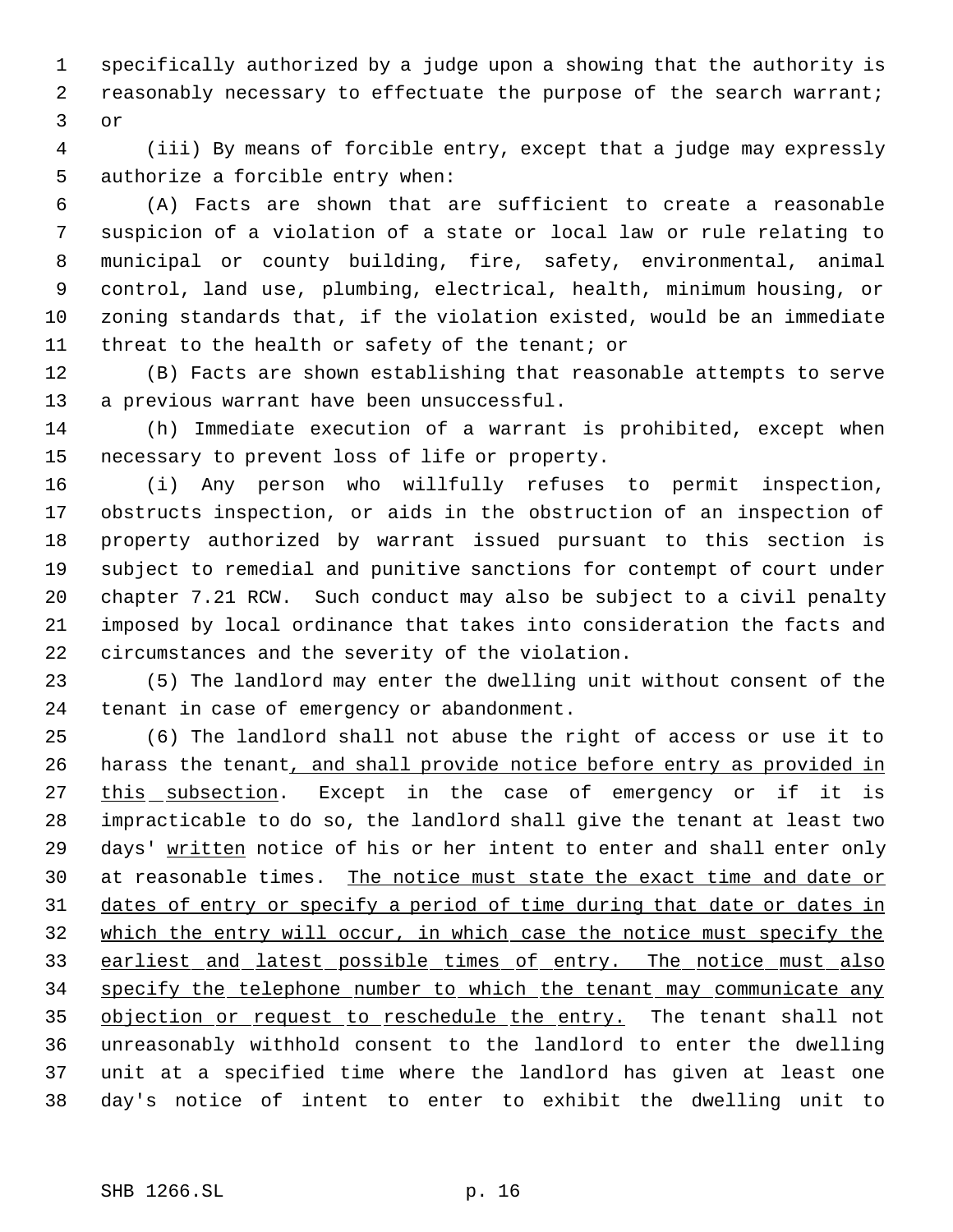prospective or actual purchasers or tenants. A landlord shall not unreasonably interfere with a tenant's enjoyment of the rented dwelling unit by excessively exhibiting the dwelling unit.

 (7) The landlord has no other right of access except by court order, arbitrator or by consent of the tenant.

 (8) A landlord or tenant who continues to violate the rights of the tenant or landlord with respect to the duties imposed on the other as set forth in this section after being served with one written notification alleging in good faith violations of this section listing the date and time of the violation shall be liable for up to one hundred dollars for each violation after receipt of the notice. The prevailing landlord or tenant may recover costs of the suit or arbitration under this section, and may also recover reasonable attorneys' fees.

 (9) Nothing in this section is intended to (a) abrogate or modify in any way any common law right or privilege or (b) affect the common law as it relates to a local municipality's right of entry under emergency or exigent circumstances.

 **Sec. 10.** RCW 59.18.180 and 1998 c 276 s 3 are each amended to read as follows:

 (1) If the tenant fails to comply with any portion of RCW 59.18.130 22 or 59.18.140, and such noncompliance can (a) substantially affect the health and safety of the tenant or other tenants, or substantially 24 increase the hazards of fire or accident  $((\text{that--can}))_{L}$  and  $(b)$  be remedied by repair, replacement of a damaged item, or cleaning, the tenant shall comply within thirty days after written notice by the landlord specifying the noncompliance, or, in the case of emergency as promptly as conditions require. If the tenant fails to remedy the noncompliance within that period the landlord may enter the dwelling unit and cause the work to be done and submit an itemized bill of the actual and reasonable cost of repair, to be payable on the next date when periodic rent is due, or on terms mutually agreed to by the landlord and tenant, or immediately if the rental agreement has 34 terminated. ((Any-substantial-noncompliance-by-the-tenant-of-RCW 35 59.18.130 - or - 59.18.140 - shall - constitute - a - ground - for - commencing - an 36 action-in-unlawful-detainer-in-accordance-with-the-provisions-of chapter 59.12 RCW, and a landlord may commence such action at any time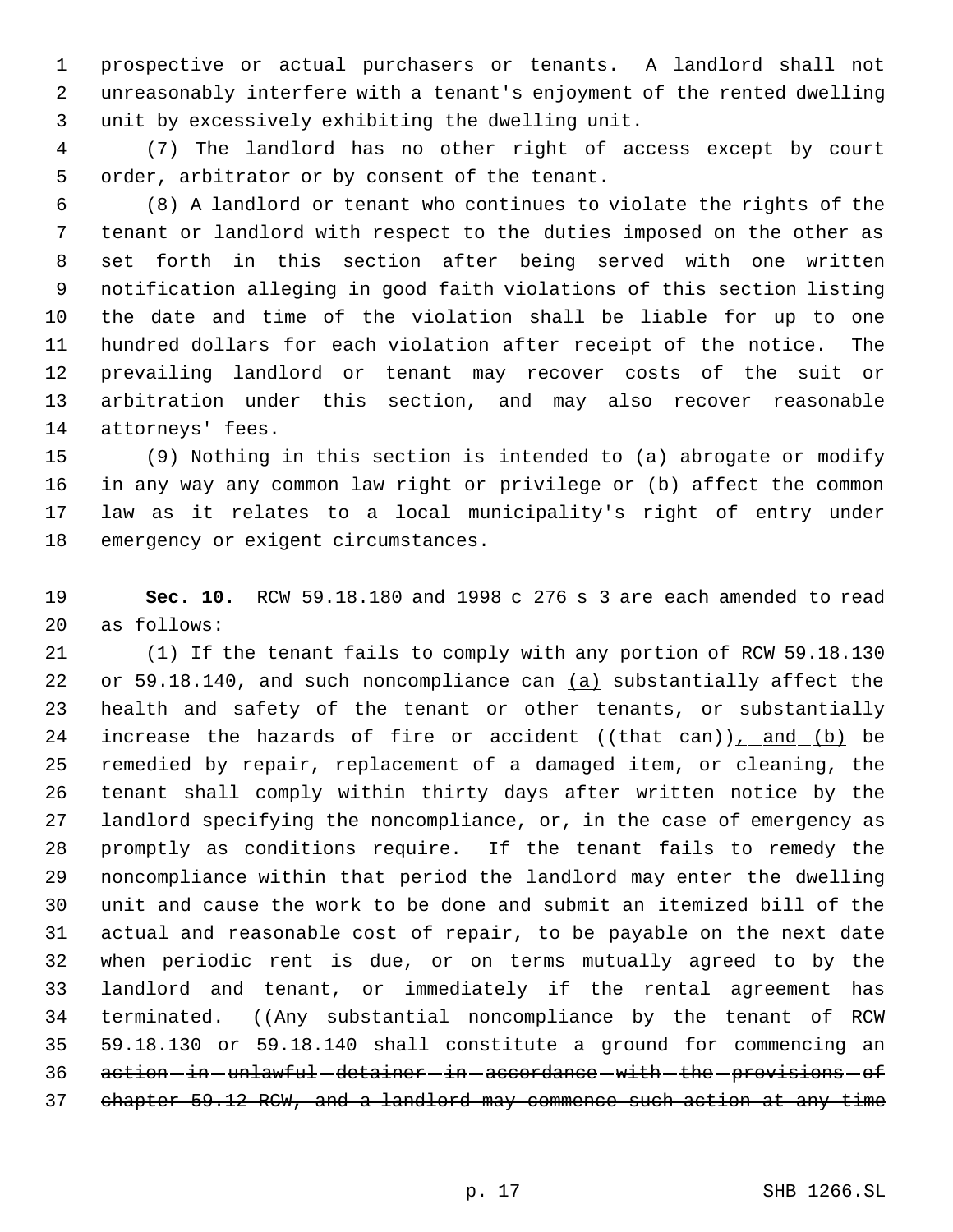1 after written notice pursuant to such chapter.)) The tenant shall have a defense to an unlawful detainer action filed solely on this ground if it is determined at the hearing authorized under the provisions of chapter 59.12 RCW that the tenant is in substantial compliance with the provisions of this section, or if the tenant remedies the noncomplying condition within the thirty day period provided for above or any shorter period determined at the hearing to have been required because of an emergency: PROVIDED, That if the defective condition is remedied after the commencement of an unlawful detainer action, the tenant may be liable to the landlord for statutory costs and reasonable attorneys' fees.

12 (2) Any other substantial noncompliance by the tenant of RCW 59.18.130 or 59.18.140 constitutes a ground for commencing an action in unlawful detainer in accordance with chapter 59.12 RCW. A landlord may 15 commence such action at any time after written notice pursuant to chapter 59.12 RCW.

 (3) If drug-related activity is alleged to be a basis for termination of tenancy under RCW 59.18.130(6), 59.12.030(5), or 59.20.140(5), the compliance provisions of this section do not apply and the landlord may proceed directly to an unlawful detainer action.

 $((+3))$  (4) If criminal activity on the premises ((that creates an 22 imminent hazard - to - the - physical - safety - of - other - persons - on - the 23 premises)) as ((defined)) described in RCW 59.18.130(8) is alleged to be the basis for termination of the tenancy, and the tenant is arrested as a result of this activity, then the compliance provisions of this section do not apply and the landlord may proceed directly to an unlawful detainer action against the tenant who was arrested for this activity.

 $((4+))$  (5) If gang-related activity, as prohibited under RCW 59.18.130(9), is alleged to be the basis for termination of the tenancy, then the compliance provisions of this section do not apply and the landlord may proceed directly to an unlawful detainer action in accordance with chapter 59.12 RCW, and a landlord may commence such an action at any time after written notice under chapter 59.12 RCW.

 $((+5))$   $(6)$  A landlord may not be held liable in any cause of action for bringing an unlawful detainer action against a tenant for drug-related activity, for creating an imminent hazard to the physical safety of others, or for engaging in gang-related activity that renders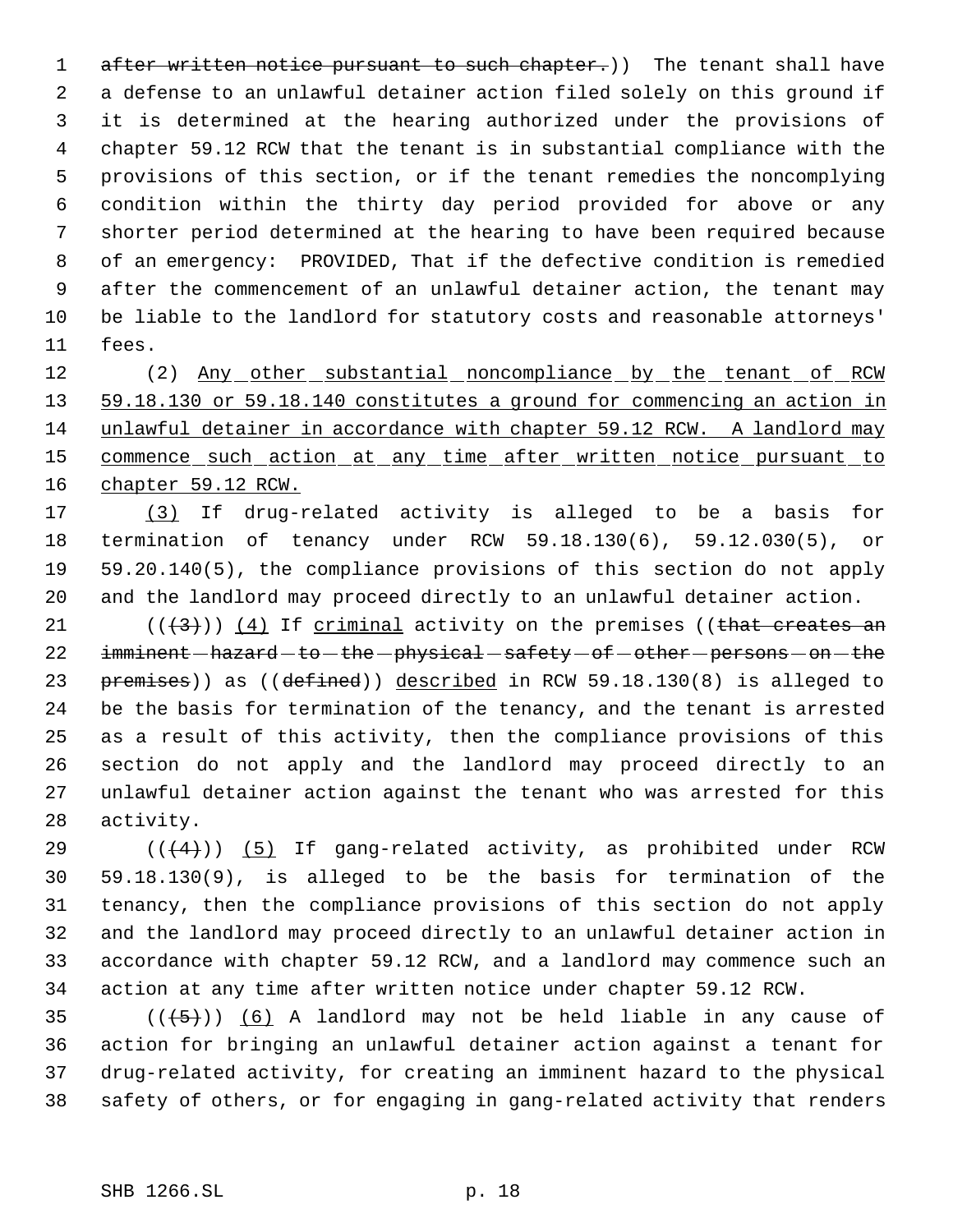people in at least two or more dwelling units or residences insecure in life or the use of property or that injures or endangers the safety or health of people in at least two or more dwelling units or residences under this section, if the unlawful detainer action was brought in good faith. Nothing in this section shall affect a landlord's liability under RCW 59.18.380 to pay all damages sustained by the tenant should the writ of restitution be wrongfully sued out.

 **Sec. 11.** RCW 59.18.230 and 2010 c 8 s 19024 are each amended to read as follows:

 (1) Any provision of a lease or other agreement, whether oral or written, whereby any section or subsection of this chapter is waived except as provided in RCW 59.18.360 and shall be deemed against public policy and shall be unenforceable. Such unenforceability shall not affect other provisions of the agreement which can be given effect without them.

(2) No rental agreement may provide that the tenant:

17 (a) Agrees to waive or to ((forego)) forgo rights or remedies under 18 this chapter; or

 (b) Authorizes any person to confess judgment on a claim arising out of the rental agreement; or

 (c) Agrees to pay the landlord's attorneys' fees, except as authorized in this chapter; or

 (d) Agrees to the exculpation or limitation of any liability of the landlord arising under law or to indemnify the landlord for that liability or the costs connected therewith; or

 (e) And landlord have agreed to a particular arbitrator at the time the rental agreement is entered into.

 (3) A provision prohibited by subsection (2) of this section included in a rental agreement is unenforceable. If a landlord deliberately uses a rental agreement containing provisions known by him or her to be prohibited, the tenant may recover actual damages 32 sustained by him or her, statutory damages not to exceed five hundred 33 dollars, costs of suit, and reasonable attorneys' fees.

 (4) The common law right of the landlord of distress for rent is hereby abolished for property covered by this chapter. Any provision in a rental agreement creating a lien upon the personal property of the tenant or authorizing a distress for rent is null and void and of no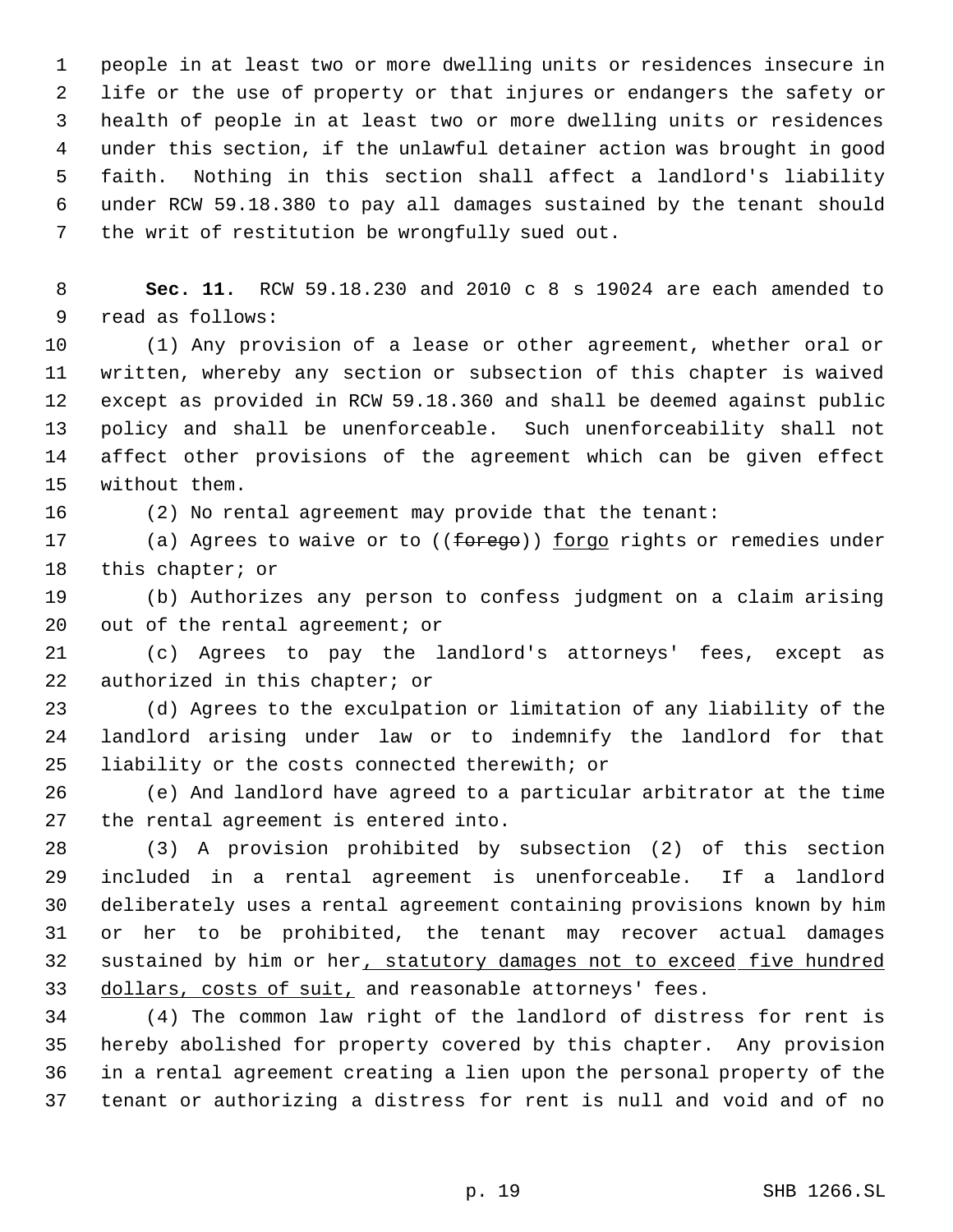force and effect. Any landlord who takes or detains the personal property of a tenant without the specific written consent of the tenant to such incident of taking or detention, and who, after written demand by the tenant for the return of his or her personal property, refuses to return the same promptly shall be liable to the tenant for the value of the property retained, actual damages, and if the refusal is 7 intentional, may also be liable for damages of up to ((one)) five 8 hundred dollars per day but not to exceed ((one)) five thousand dollars, for each day or part of a day that the tenant is deprived of his or her property. The prevailing party may recover his or her costs of suit and a reasonable attorneys' fee.

 In any action, including actions pursuant to chapters 7.64 or 12.28 RCW, brought by a tenant or other person to recover possession of his or her personal property taken or detained by a landlord in violation of this section, the court, upon motion and after notice to the opposing parties, may waive or reduce any bond requirements where it appears to be to the satisfaction of the court that the moving party is proceeding in good faith and has, prima facie, a meritorious claim for immediate delivery or redelivery of said property.

 **Sec. 12.** RCW 59.18.253 and 1991 c 194 s 2 are each amended to read as follows:

22 (1) It shall be unlawful for a landlord to require a fee or deposit from a prospective tenant for the privilege of being placed on a waiting list to be considered as a tenant for a dwelling unit.

 (2) A landlord who charges a prospective tenant a fee or deposit to 26 hold a dwelling unit or secure that the prospective tenant will move into a dwelling unit, after the dwelling unit has been offered to the prospective tenant, must provide the prospective tenant with a receipt for the fee or deposit, together with a written statement of the 30 conditions, if any, under which the fee or deposit  $((\frac{1}{18} + \frac{1}{18})$ 31 may be retained, immediately upon payment of the fee or deposit.

 (3)(a) If the prospective tenant does occupy the dwelling unit, then the landlord must credit the amount of the fee or deposit to the tenant's first month's rent or to the tenant's security deposit. If the prospective tenant does not occupy the dwelling unit, then the landlord may keep up to the full amount of any fee or deposit that was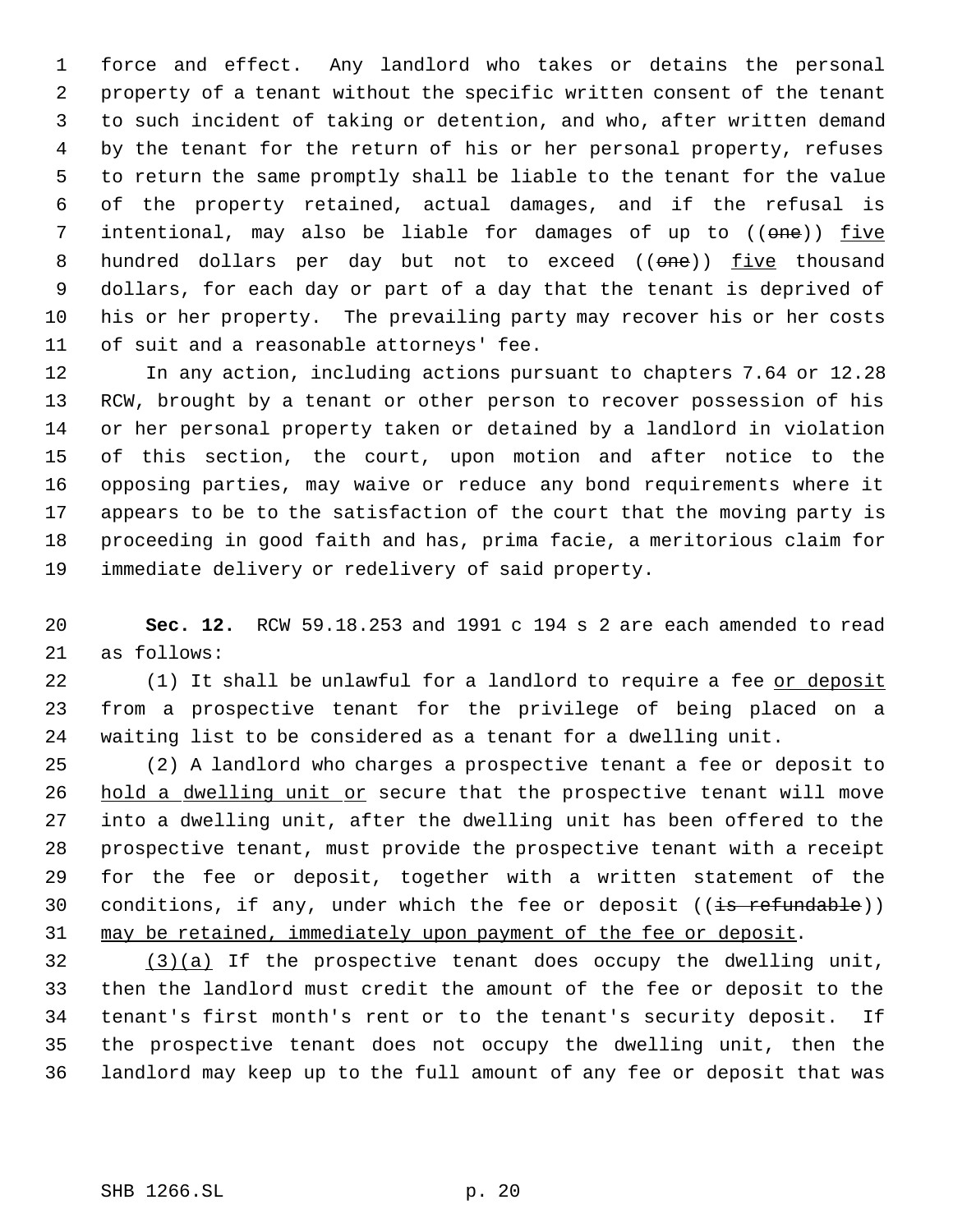paid by the prospective tenant to secure the tenancy, so long as it is in accordance with the written statement of conditions furnished to the prospective tenant at the time the fee or deposit was charged.

4 (b) A fee ((charged to secure a tenancy)) or deposit to hold a 5 dwelling unit or secure that the prospective tenant will move into a dwelling unit under this subsection does not include any cost charged by a landlord to use a tenant screening service or obtain background information on a prospective tenant.

 (c) A portion of the fee or deposit may not be withheld if the dwelling unit fails a tenant-based rental assistance program inspection 11 by a qualified inspector as defined in RCW 59.18.030. If the 12 inspection does not occur within ten days from the date of collection 13 of the fee or deposit or a longer period of time that the landlord and tenant may agree upon, the landlord may notify the tenant that the 15 dwelling unit will no longer be held. The landlord shall promptly 16 return the fee or deposit to the prospective tenant after the landlord 17 is notified that the dwelling unit failed the inspection or the landlord has notified the tenant that the dwelling unit will no longer 19 be held. The landlord complies with this section by promptly 20 depositing the fee or deposit in the United States mail properly addressed with first-class postage prepaid.

22 ( $(\frac{43}{})$ ) (4) In any action brought for a violation of this section, a landlord may be liable for the amount of the fee or deposit charged. In addition, any landlord who violates this section may be liable to 25 the prospective tenant for an amount not to exceed ((one-hundred 26 dollars)) two times the fee or deposit. The prevailing party may also recover court costs and a reasonable attorneys' fee.

 **Sec. 13.** RCW 59.18.260 and 1983 c 264 s 6 are each amended to read as follows:

 If any moneys are paid to the landlord by the tenant as a deposit or as security for performance of the tenant's obligations in a lease or rental agreement, the lease or rental agreement shall be in writing and shall include the terms and conditions under which the deposit or portion thereof may be withheld by the landlord upon termination of the lease or rental agreement. If all or part of the deposit may be withheld to indemnify the landlord for damages to the premises for which the tenant is responsible, the rental agreement shall be in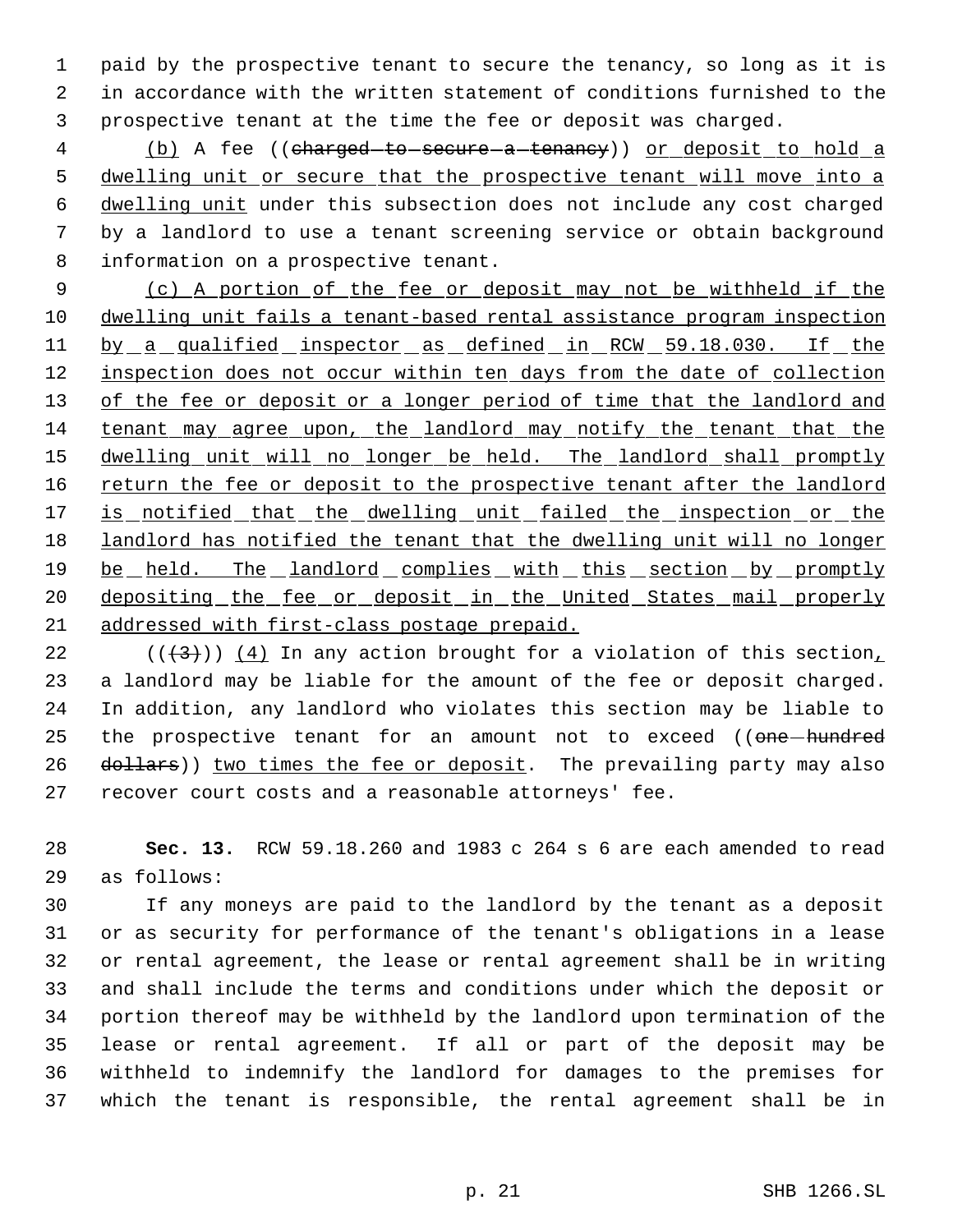writing and shall so specify. No deposit may be collected by a landlord unless the rental agreement is in writing and a written checklist or statement specifically describing the condition and cleanliness of or existing damages to the premises and furnishings, including, but not limited to, walls, floors, countertops, carpets, drapes, furniture, and appliances, is provided by the landlord to the tenant at the commencement of the tenancy. The checklist or statement shall be signed and dated by the landlord and the tenant, and the tenant shall be provided with a copy of the signed checklist or statement. No such deposit shall be withheld on account of normal wear 11 and tear resulting from ordinary use of the premises. The tenant has 12 the right to request one free replacement copy of the written 13 checklist. If the landlord collects a deposit without providing a written checklist at the commencement of the tenancy, the landlord is 15 liable to the tenant for the amount of the deposit, and the prevailing 16 party may recover court costs and reasonable attorneys' fees. This 17 section does not limit the tenant's right to recover moneys paid as damages or security under RCW 59.18.280.

 **Sec. 14.** RCW 59.18.270 and 2004 c 136 s 1 are each amended to read as follows:

 All moneys paid to the landlord by the tenant as a deposit as security for performance of the tenant's obligations in a lease or rental agreement shall promptly be deposited by the landlord in a trust account, maintained by the landlord for the purpose of holding such security deposits for tenants of the landlord, in a financial institution as defined by RCW 30.22.041 or licensed escrow agent located in Washington. Unless otherwise agreed in writing, the landlord shall be entitled to receipt of interest paid on such trust account deposits. The landlord shall provide the tenant with a written receipt for the deposit and shall provide written notice of the name and address and location of the depository and any subsequent change thereof. If during a tenancy the status of landlord is transferred to another, any sums in the deposit trust account affected by such transfer shall simultaneously be transferred to an equivalent trust account of the successor landlord, and the successor landlord shall promptly notify the tenant of the transfer and of the name, address, 37 and location of the new depository. If, during the tenancy, the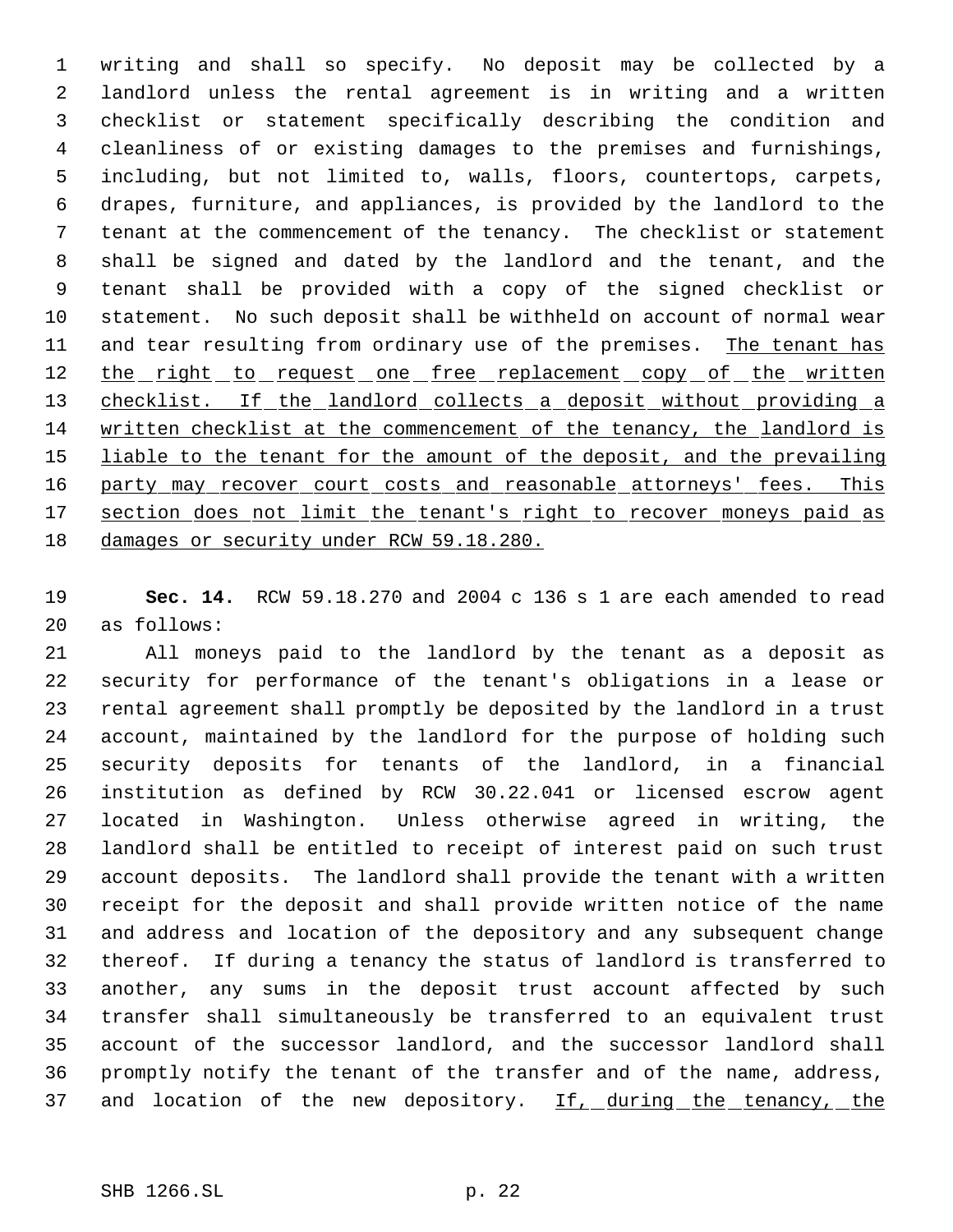tenant's dwelling unit is foreclosed upon and the tenant's deposit is 2 not transferred to the successor after the foreclosure sale or other transfer of the property from the foreclosed-upon owner to a successor, 4 the foreclosed-upon owner shall promptly refund the full deposit to the 5 tenant immediately after the foreclosure sale or transfer. If the foreclosed-upon owner does not either immediately refund the full deposit to the tenant or transfer the deposit to the successor, the foreclosed-upon owner is liable to the tenant for damages up to two 9 times the amount of the deposit. In any action brought by the tenant to recover the deposit, the prevailing party is entitled to recover the 11 costs of suit or arbitration, including reasonable attorneys' fees. The tenant's claim to any moneys paid under this section shall be prior to that of any creditor of the landlord, including a trustee in bankruptcy or receiver, even if such moneys are commingled.

 **Sec. 15.** RCW 59.18.285 and 1983 c 264 s 5 are each amended to read as follows:

 No moneys paid to the landlord which are nonrefundable may be designated as a deposit or as part of any deposit. If any moneys are paid to the landlord as a nonrefundable fee, the rental agreement shall be in writing and shall clearly specify that the fee is nonrefundable. 21 If the landlord fails to provide a written rental agreement, the 22 landlord is liable to the tenant for the amount of any fees collected 23 as nonrefundable fees. If the written rental agreement fails to specify that the fee is nonrefundable, the fee must be treated as a 25 refundable deposit under RCW 59.18.260, 59.18.270, and 59.18.280.

 **Sec. 16.** RCW 59.18.310 and 1991 c 220 s 1 are each amended to read as follows:

 If the tenant defaults in the payment of rent and reasonably indicates by words or actions the intention not to resume tenancy, the tenant shall be liable for the following for such abandonment: PROVIDED, That upon learning of such abandonment of the premises the landlord shall make a reasonable effort to mitigate the damages resulting from such abandonment:

 (1) When the tenancy is month-to-month, the tenant shall be liable for the rent for the thirty days following either the date the landlord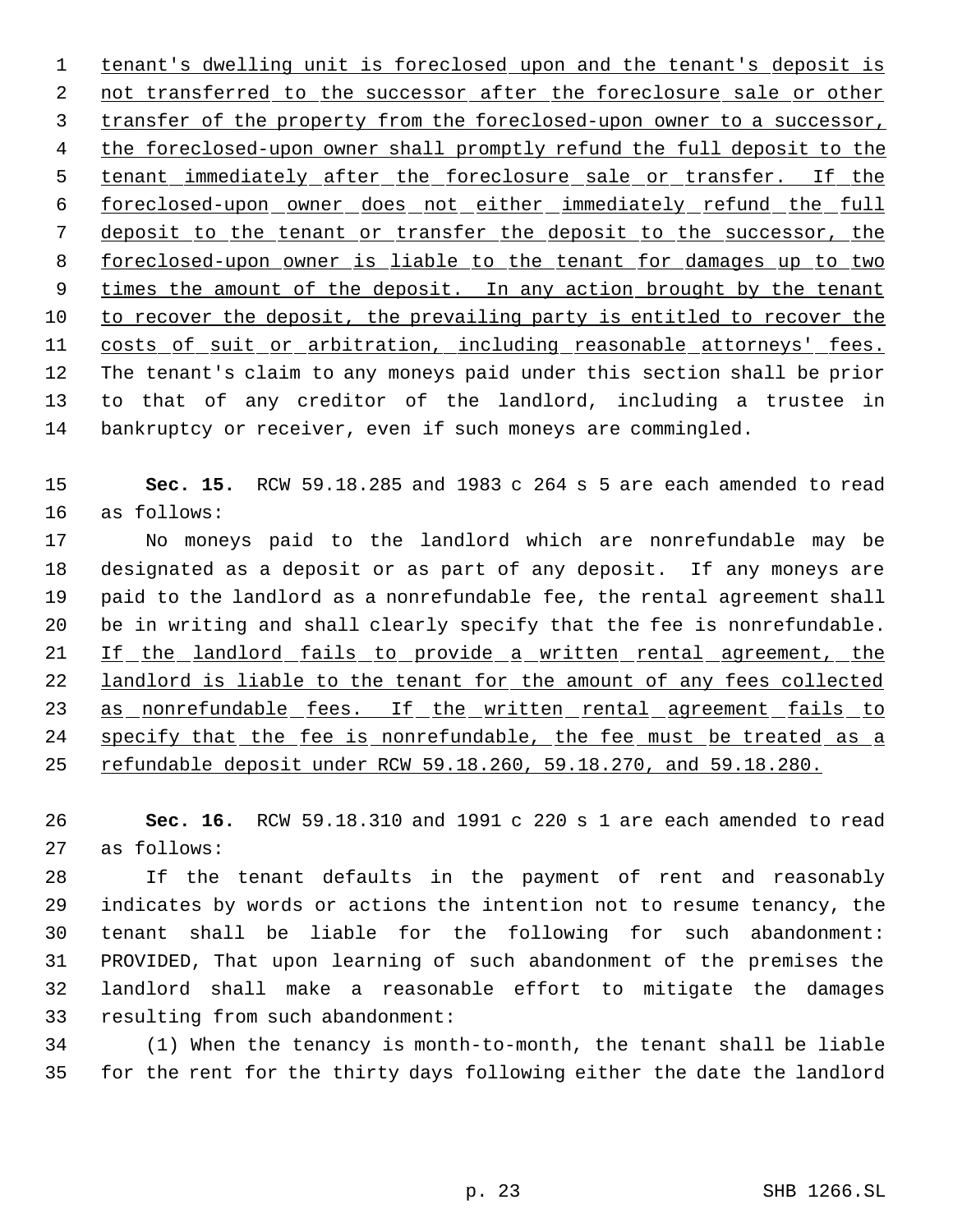learns of the abandonment, or the date the next regular rental payment would have become due, whichever first occurs.

 (2) When the tenancy is for a term greater than month-to-month, the tenant shall be liable for the lesser of the following:

(a) The entire rent due for the remainder of the term; or

 (b) All rent accrued during the period reasonably necessary to rerent the premises at a fair rental, plus the difference between such fair rental and the rent agreed to in the prior agreement, plus actual costs incurred by the landlord in rerenting the premises together with statutory court costs and reasonable attorneys' fees.

 In the event of such abandonment of tenancy and an accompanying default in the payment of rent by the tenant, the landlord may immediately enter and take possession of any property of the tenant found on the premises and may store the same in any reasonably secure place. A landlord shall make reasonable efforts to provide the tenant with a notice containing the name and address of the landlord and the place where the property is stored and informing the tenant that a sale or disposition of the property shall take place pursuant to this section, and the date of the sale or disposal, and further informing the tenant of the right under RCW 59.18.230 to have the property returned prior to its sale or disposal. The landlord's efforts at notice under this subsection shall be satisfied by the mailing by first-class mail, postage prepaid, of such notice to the tenant's last known address and to any other address provided in writing by the tenant or actually known to the landlord where the tenant might receive the notice. The landlord shall return the property to the tenant after the tenant has paid the actual or reasonable drayage and storage costs whichever is less if the tenant makes a written request for the return of the property before the landlord has sold or disposed of the property. After forty-five days from the date the notice of such sale or disposal is mailed or personally delivered to the tenant, the landlord may sell or dispose of such property, including personal papers, family pictures, and keepsakes. The landlord may apply any income derived therefrom against moneys due the landlord, including actual or reasonable costs whichever is less of drayage and storage of 36 the property. If the property has a cumulative value of two hundred fifty dollars or less, the landlord may sell or dispose of the property in the manner provided in this section, except for personal papers,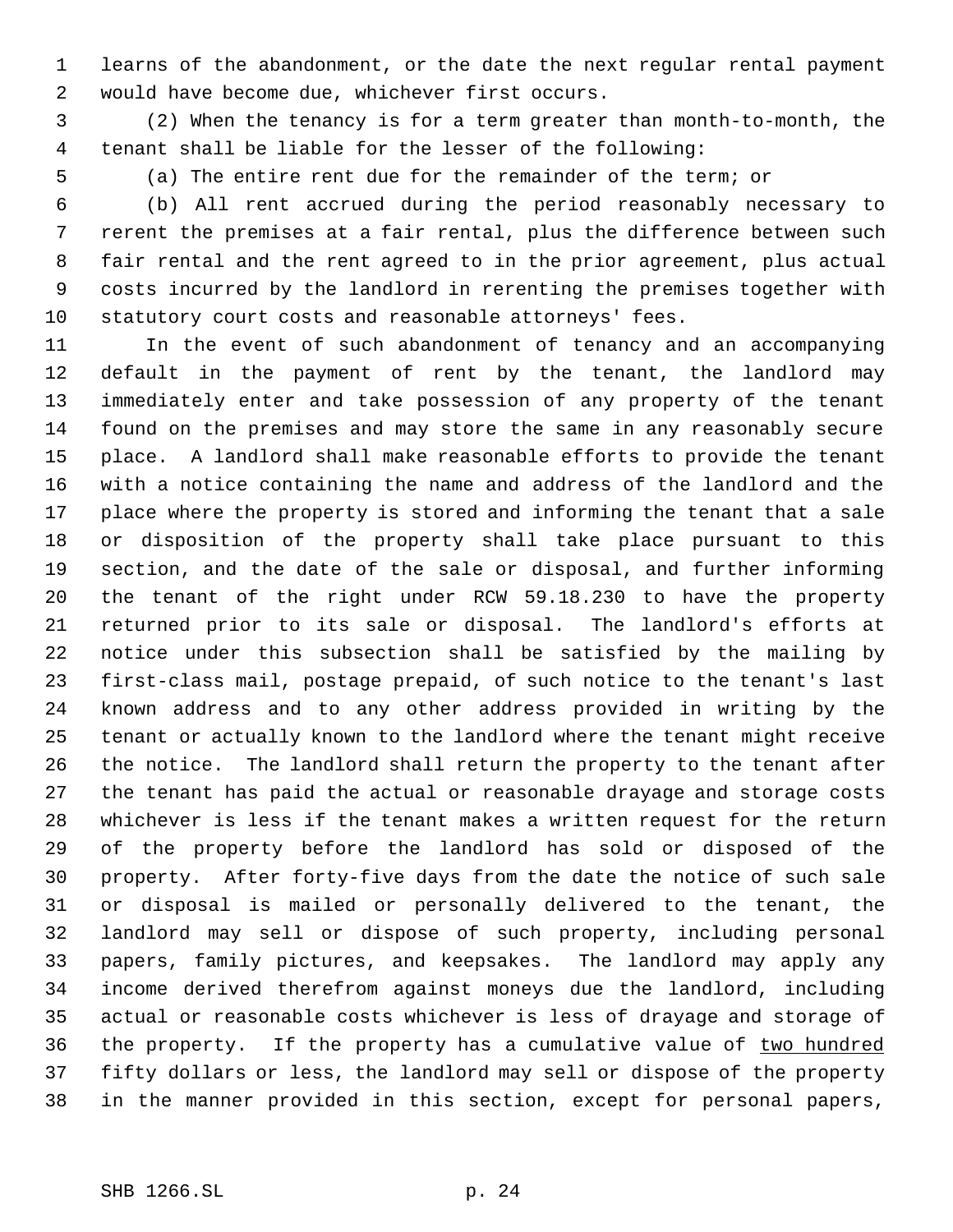family pictures, and keepsakes, after seven days from the date the notice of sale or disposal is mailed or personally delivered to the tenant: PROVIDED, That the landlord shall make reasonable efforts, as defined in this section, to notify the tenant. Any excess income derived from the sale of such property under this section shall be held by the landlord for the benefit of the tenant for a period of one year from the date of sale, and if no claim is made or action commenced by the tenant for the recovery thereof prior to the expiration of that period of time, the balance shall be the property of the landlord, including any interest paid on the income.

 **Sec. 17.** RCW 59.18.312 and 2008 c 43 s 1 are each amended to read as follows:

 (1) A landlord shall, upon the execution of a writ of restitution by the sheriff, enter and take possession of any property of the tenant found on the premises. The landlord may store the property in any reasonably secure place, including the premises, and sell or dispose of the property as provided under subsection (3) of this section. The landlord must store the property if the tenant serves a written request to do so on the landlord or the landlord's representative by any of the methods described in RCW 59.18.365 no later than three days after service of the writ. A landlord may elect to store the property without such a request unless the tenant or the tenant's representative objects to the storage of the property. If the tenant or the tenant's representative objects to the storage of the property or the landlord elects not to store the property because the tenant has not served a written request on the landlord to do so, the property shall be deposited upon the nearest public property and may not be stored by the landlord. If the landlord knows that the tenant is a person with a disability as defined in RCW 49.60.040 (as amended by chapter 317, Laws of 2007) and the disability impairs or prevents the tenant or the tenant's representative from making a written request for storage, it must be presumed that the tenant has requested the storage of the property as provided in this section unless the tenant objects in writing.

 (2) Property stored under this section shall be returned to the tenant after the tenant has paid the actual or reasonable drayage and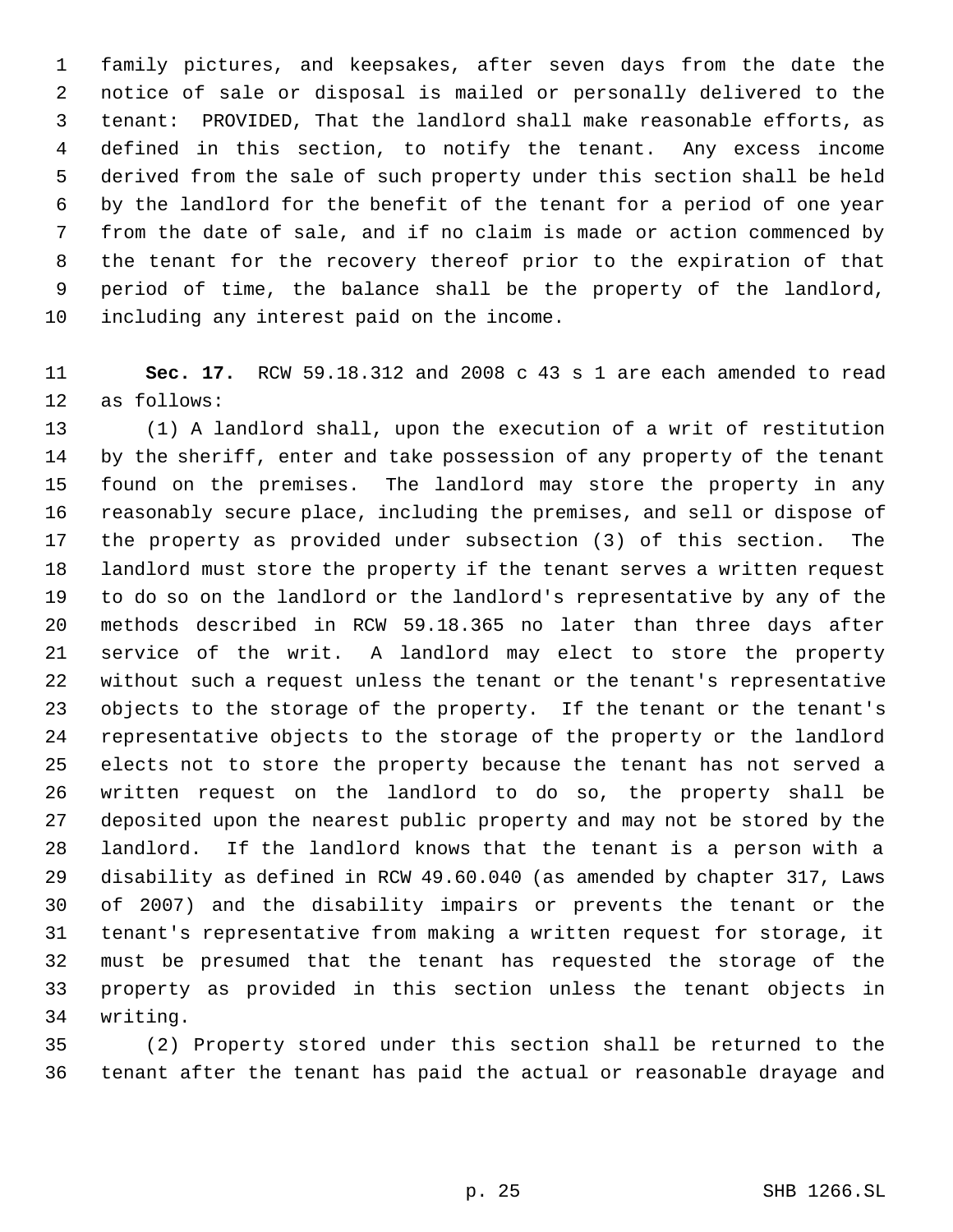storage costs, whichever is less, or until it is sold or disposed of by the landlord in accordance with subsection (3) of this section.

 (3) Prior to the sale of property stored pursuant to this section 4 with a cumulative value of over ((one)) two hundred fifty dollars, the landlord shall notify the tenant of the pending sale. After thirty days from the date the notice of the sale is mailed or personally delivered to the tenant's last known address, the landlord may sell the property, including personal papers, family pictures, and keepsakes, and dispose of any property not sold.

 If the property that is being stored has a cumulative value of 11 ((one)) two hundred fifty dollars or less, then the landlord may sell or dispose of the property in the manner provided in this section, except for personal papers, family pictures, and keepsakes. Prior to the sale or disposal of property stored pursuant to this section with 15 a cumulative value of ((one)) two hundred fifty dollars or less, the landlord shall notify the tenant of the pending sale or disposal. The notice shall either be mailed to the tenant's last known address or personally delivered to the tenant. After seven days from the date the notice is mailed or delivered to the tenant, the landlord may sell or dispose of the property.

 The landlord may apply any income derived from the sale of the tenant's property against moneys due the landlord for drayage and storage of the property. The amount of sale proceeds that the landlord may apply towards such costs may not exceed the actual or reasonable costs for drayage and storage of the property, whichever is less. Any excess income derived from the sale of such property shall be held by the landlord for the benefit of the tenant for a period of one year from the date of the sale. If no claim is made or action commenced by the tenant for the recovery of the excess income prior to the expiration of that period of time, then the balance shall be treated as abandoned property and deposited by the landlord with the department of revenue pursuant to chapter 63.29 RCW.

 (4) Nothing in this section shall be construed as creating a right of distress for rent.

 (5) When serving a tenant with a writ of restitution pursuant to RCW 59.12.100 and 59.18.410, the sheriff shall provide written notice to the tenant that: (a) Upon execution of the writ, the landlord must store the tenant's property only if the tenant serves a written request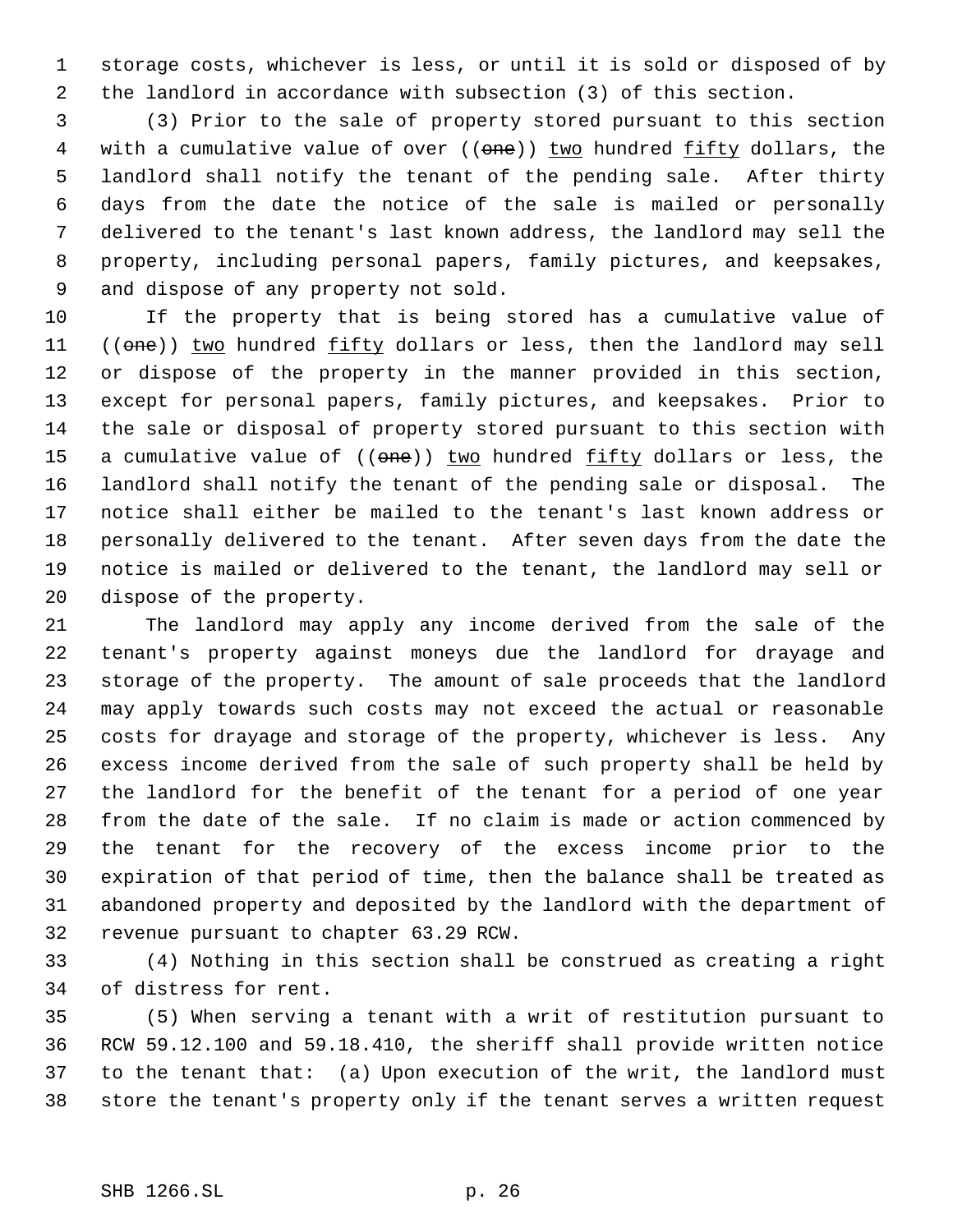on the landlord to do so no later than three days after service of the writ; (b) the notice to the landlord requesting storage may be served by personally delivering or mailing a copy of the request to the landlord at the address identified in, or by facsimile to the facsimile number listed on, the form described under subsection (6) of this section; (c) if the tenant has not made such a written request to the landlord, the landlord may elect to either store the tenant's property or place the tenant's property on the nearest public property unless the tenant objects; (d) if the property is stored, it may not be returned to the tenant unless the tenant pays the actual or reasonable costs of drayage and storage, whichever is less, within thirty days; (e) if the tenant or the tenant's representative objects to storage of the property, it will not be stored but will be placed on the nearest public property; and (f) the landlord may sell or otherwise dispose of the property as provided in subsection (3) of this section if the landlord provides written notice to the tenant first.

 (6) When serving a tenant with a writ of restitution under subsection (5) of this section, the sheriff shall also serve the tenant with a form provided by the landlord that can be used to request the landlord to store the tenant's property, which must be substantially in the following form:

 REQUEST FOR STORAGE OF PERSONAL PROPERTY 23 . . . . . . . . . . . Name of Plaintiff

25 . . . . . . . . . . . Name(s) of Tenant(s)

 I/we hereby request the landlord to store our personal property. 28 I/we understand that  $I/we$  am/are responsible for the actual or reasonable costs of moving and storing the property, whichever is less. If I/we fail to pay these costs, the landlord may sell or dispose of the property pursuant to and within the time frame permitted under RCW 59.18.312(3).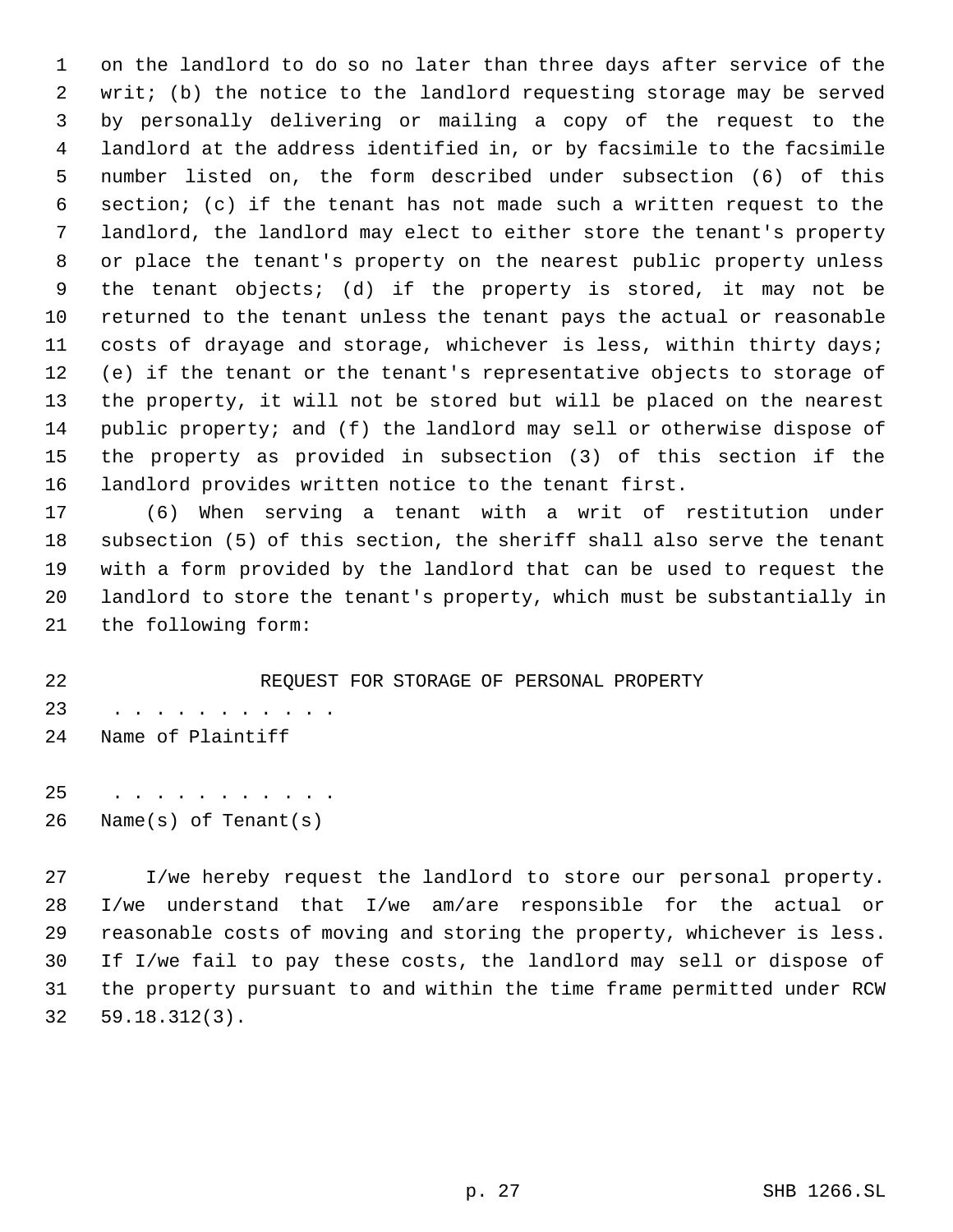Any notice of sale required under RCW 59.18.312(3) must be sent to the tenants at the following address: 3 . . . . . . . . . . . . . . . . . . . . . . . . . . . . . . . . . . 4 . . . . . . . . . . . . . . . . . . . . . . . . . . . . . . . . . . 5 . . . . . . . . . . . . . . . . . . . . . . . . . . . . . . . . . . IF NO ADDRESS IS PROVIDED, NOTICE OF SALE WILL BE SENT TO THE LAST KNOWN ADDRESS OF THE TENANT(S) 8 Dated: . . . . . . . . . . . 9 . . . . . . . . . . . Tenant-Print Name 11 . . . . . . . . . . . Tenant-Print Name This notice may be delivered or mailed to the landlord or the landlord's representative at the following address: 15 . . . . . . . . . . . . . . . . . . . . . . . . . . . . . . . . . . 16 . . . . . . . . . . . . . . . . . . . . . . . . . . . . . . . . . . 17 . . . . . . . . . . . . . . . . . . . . . . . . . . . . . . . . . . This notice may also be served by facsimile to the landlord or the landlord's representative at: 20 . . . . . . . . . . . Facsimile Number IMPORTANT IF YOU WANT YOUR LANDLORD TO STORE YOUR PROPERTY, THIS WRITTEN REQUEST MUST BE RECEIVED BY THE LANDLORD NO LATER THAN THREE (3) DAYS AFTER THE SHERIFF SERVES THE WRIT OF RESTITUTION. YOU SHOULD RETAIN PROOF OF SERVICE. **Sec. 18.** RCW 59.18.380 and 2010 c 8 s 19032 are each amended to read as follows: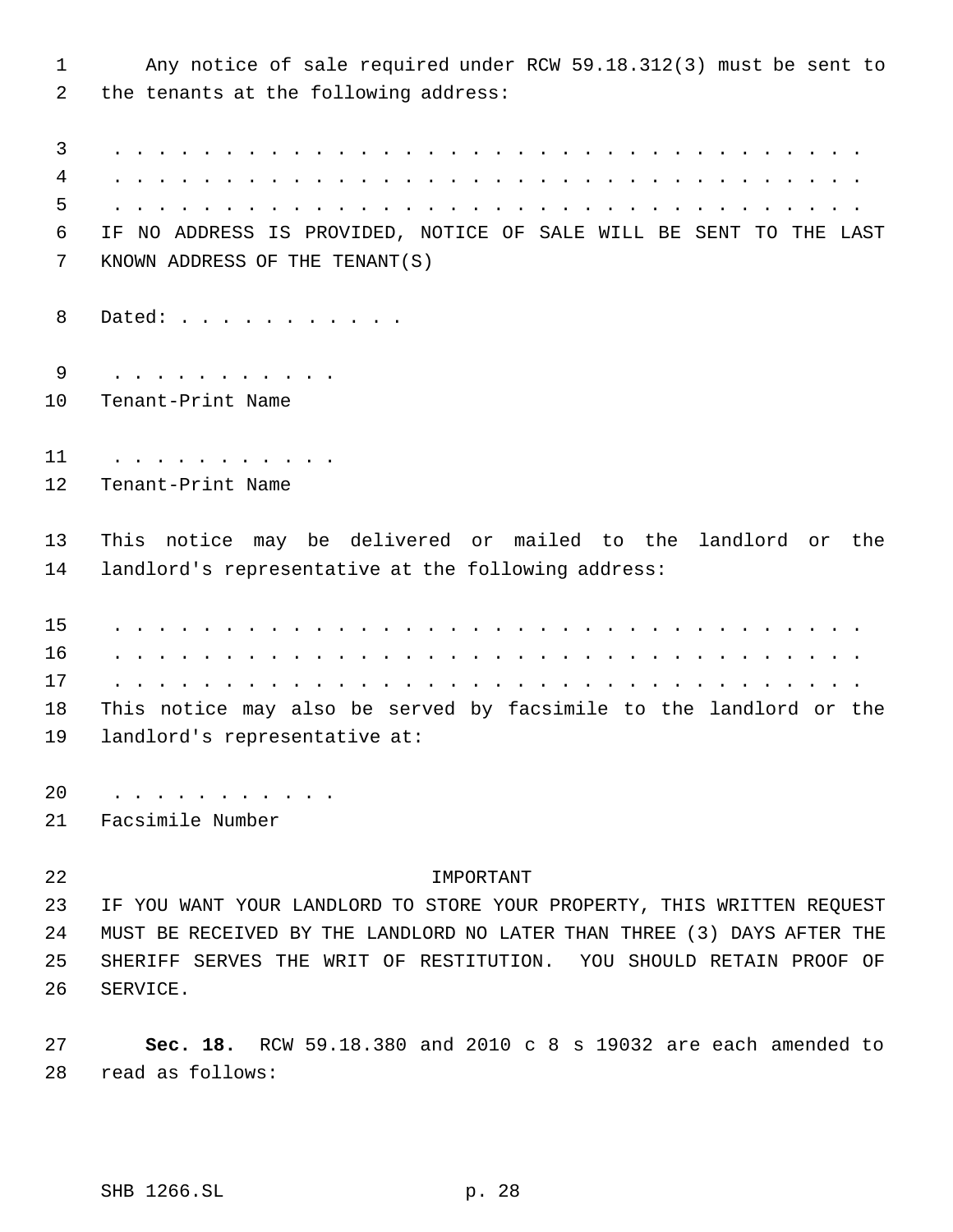At the time and place fixed for the hearing of plaintiff's motion for a writ of restitution, the defendant, or any person in possession or claiming possession of the property, may answer, orally or in writing, and assert any legal or equitable defense or set-off arising out of the tenancy. If the answer is oral the substance thereof shall be endorsed on the complaint by the court. The court shall examine the parties and witnesses orally to ascertain the merits of the complaint and answer, and if it shall appear that the plaintiff has the right to be restored to possession of the property, the court shall enter an order directing the issuance of a writ of restitution, returnable ten days after its date, restoring to the plaintiff possession of the property and if it shall appear to the court that there is no substantial issue of material fact of the right of the plaintiff to be granted other relief as prayed for in the complaint and provided for in this chapter, the court may enter an order and judgment granting so much of such relief as may be sustained by the proof, and the court may grant such other relief as may be prayed for in the plaintiff's complaint and provided for in this chapter, then the court shall enter an order denying any relief sought by the plaintiff for which the court has determined that the plaintiff has no right as a matter of law: PROVIDED, That within three days after the service of the writ of 22 restitution issued prior to final judgment, the defendant, or person in possession of the property, may, in any action for the recovery of possession of the property for failure to pay rent, stay the execution of the writ pending final judgment by paying into court or to the 26 plaintiff, as the court directs, all rent found to be due ((and all the 27 costs of the action)), and in addition by paying, on a monthly basis pending final judgment, an amount equal to the monthly rent called for by the lease or rental agreement at the time the complaint was filed: PROVIDED FURTHER, That before any writ shall issue prior to final judgment the plaintiff shall execute to the defendant and file in the court a bond in such sum as the court may order, with sufficient surety to be approved by the clerk, conditioned that the plaintiff will prosecute his or her action without delay, and will pay all costs that may be adjudged to the defendant, and all damages which he or she may sustain by reason of the writ of restitution having been issued, should the same be wrongfully sued out. The court shall also enter an order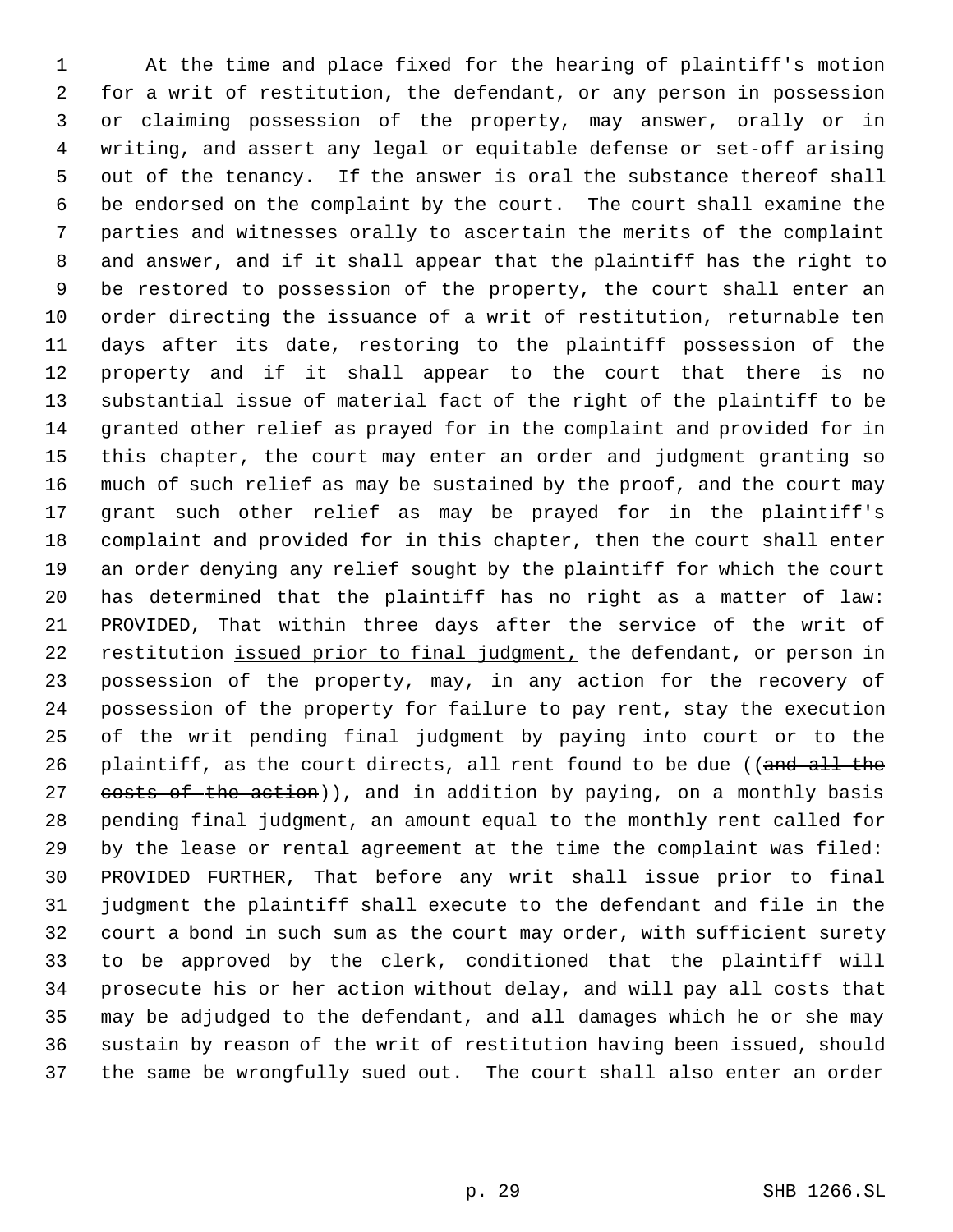directing the parties to proceed to trial on the complaint and answer in the usual manner.

 If it appears to the court that the plaintiff should not be restored to possession of the property, the court shall deny plaintiff's motion for a writ of restitution and enter an order directing the parties to proceed to trial within thirty days on the complaint and answer. If it appears to the court that there is a substantial issue of material fact as to whether or not the plaintiff is entitled to other relief as is prayed for in plaintiff's complaint and provided for in this chapter, or that there is a genuine issue of a material fact pertaining to a legal or equitable defense or set-off raised in the defendant's answer, the court shall grant or deny so much of plaintiff's other relief sought and so much of defendant's defenses or set-off claimed, as may be proper.

 **Sec. 19.** RCW 59.18.390 and 1997 c 255 s 1 are each amended to read as follows:

 (1) The sheriff shall, upon receiving the writ of restitution, forthwith serve a copy thereof upon the defendant, his or her agent, or attorney, or a person in possession of the premises, and shall not execute the same for three days thereafter, and the defendant, or person in possession of the premises within three days after the service of the writ of restitution may execute to the plaintiff a bond to be filed with and approved by the clerk of the court in such sum as may be fixed by the judge, with sufficient surety to be approved by the clerk of the court, conditioned that they will pay to the plaintiff such sum as the plaintiff may recover for the use and occupation of the premises, or any rent found due, together with all damages the plaintiff may sustain by reason of the defendant occupying or keeping possession of the premises, together with all damages which the court theretofore has awarded to the plaintiff as provided in this chapter, 31 and also all the costs of the action. If the writ of restitution was issued after alternative service provided for in RCW 59.18.055, the court shall determine the amount of the bond after considering the rent 34 claimed and any other factors the court deems relevant. The plaintiff, his or her agent or attorneys, shall have notice of the time and place where the court or judge thereof shall fix the amount of the defendant's bond, and shall have notice and a reasonable opportunity to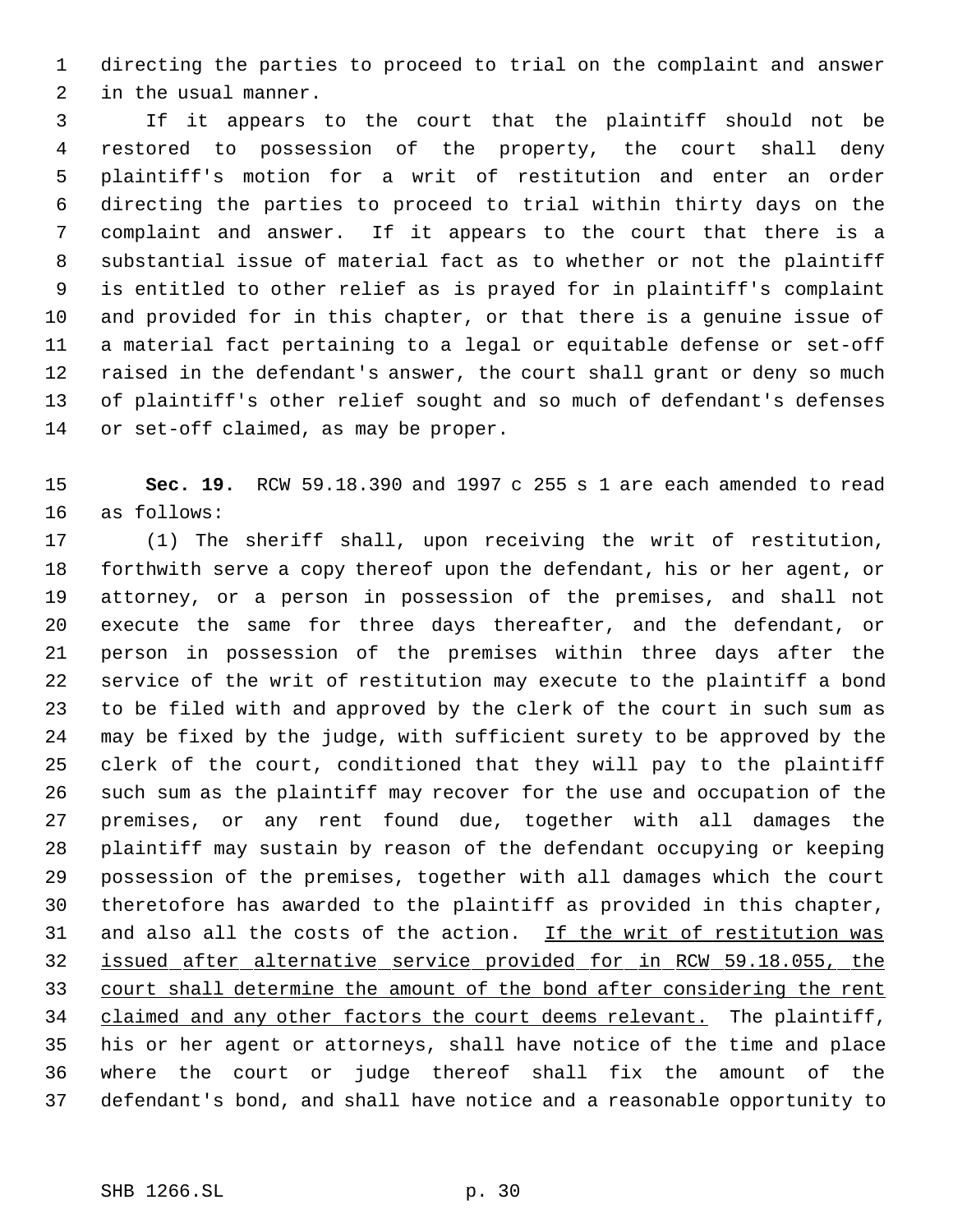examine into the qualification and sufficiency of the sureties upon the bond before the bond shall be approved by the clerk. After the issuance of a writ of restitution, acceptance of a payment by the landlord or plaintiff that only partially satisfies the judgment will not invalidate the writ unless pursuant to a written agreement executed by both parties. The eviction will not be postponed or stopped unless a copy of that written agreement is provided to the sheriff. It is the responsibility of the tenant or defendant to ensure a copy of the agreement is provided to the sheriff. Upon receipt of the agreement the sheriff will cease action unless ordered to do otherwise by the court. The writ of restitution and the notice that accompanies the writ of restitution required under RCW 59.18.312 shall conspicuously state in bold face type, all capitals, not less than twelve points information about partial payments as set forth in subsection (2) of this section. If the writ of restitution has been based upon a finding by the court that the tenant, subtenant, sublessee, or a person residing at the rental premises has engaged in drug-related activity or has allowed any other person to engage in drug-related activity at those premises with his or her knowledge or approval, neither the tenant, the defendant, nor a person in possession of the premises shall be entitled to post a bond in order to retain possession of the premises. The writ may be served by the sheriff, in the event he or she shall be unable to find the defendant, an agent or attorney, or a person in possession of the premises, by affixing a copy of the writ in a conspicuous place upon the premises: PROVIDED, That the sheriff shall not require any bond for the service or execution of the writ. The sheriff shall be immune from all civil liability for serving and enforcing writs of restitution unless the sheriff is grossly negligent in carrying out his or her duty.

 (2) The notice accompanying a writ of restitution required under RCW 59.18.312 shall be substantially similar to the following:

# **IMPORTANT NOTICE - PARTIAL PAYMENTS**

 **YOUR LANDLORD'S ACCEPTANCE OF A PARTIAL PAYMENT FROM YOU AFTER SERVICE OF THIS WRIT OF RESTITUTION WILL NOT AUTOMATICALLY POSTPONE OR STOP YOUR EVICTION. IF YOU HAVE A WRITTEN AGREEMENT WITH YOUR LANDLORD THAT THE EVICTION WILL BE POSTPONED OR STOPPED, IT IS YOUR RESPONSIBILITY TO PROVIDE A COPY OF THE AGREEMENT TO THE SHERIFF. THE**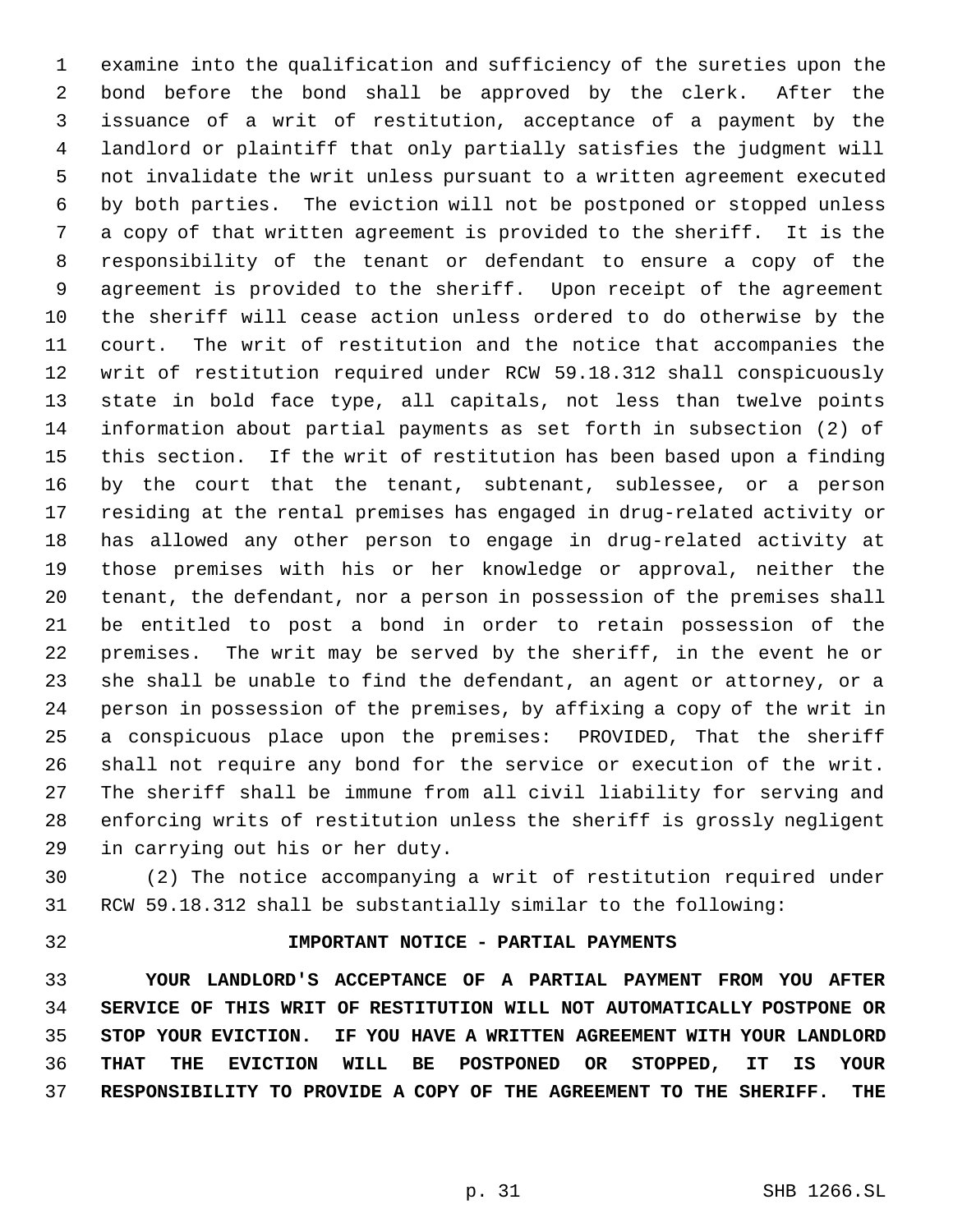**SHERIFF WILL NOT CEASE ACTION UNLESS YOU PROVIDE A COPY OF THE AGREEMENT. AT THE DIRECTION OF THE COURT THE SHERIFF MAY TAKE FURTHER ACTION.**

 **Sec. 20.** RCW 59.18.410 and 2010 c 8 s 19033 are each amended to read as follows:

 If upon the trial the verdict of the jury or, if the case be tried without a jury, the finding of the court be in favor of the plaintiff and against the defendant, judgment shall be entered for the restitution of the premises; and if the proceeding be for unlawful detainer after neglect or failure to perform any condition or covenant of a lease or agreement under which the property is held, or after default in the payment of rent, the judgment shall also declare the forfeiture of the lease, agreement, or tenancy. The jury, or the court, if the proceedings be tried without a jury, shall also assess the damages arising out of the tenancy occasioned to the plaintiff by any forcible entry, or by any forcible or unlawful detainer, alleged in the complaint and proved on the trial, and, if the alleged unlawful detainer be after default in the payment of rent, find the amount of any rent due, and the judgment shall be rendered against the defendant guilty of the forcible entry, forcible detainer, or unlawful detainer for the amount of damages thus assessed and for the rent, if any, found due, and the court may award statutory costs and reasonable attorney's fees. When the proceeding is for an unlawful detainer after default in the payment of rent, and the lease or agreement under which the rent is payable has not by its terms expired, execution upon the judgment shall not be issued until the expiration of five days after the entry of the judgment, within which time the tenant or any subtenant, or any mortgagee of the term, or other party interested in the continuance of the tenancy, may pay into court for the landlord the amount of the judgment and costs, and thereupon the judgment shall be satisfied and the tenant restored to his or her tenancy; but if payment, as herein provided, be not made within five days the judgment may be enforced for its full amount and for the possession of the premises. In all other cases the judgment may be enforced immediately. If writ of restitution shall have been executed prior to judgment no further writ or execution for the premises shall be required. This section also applies if the